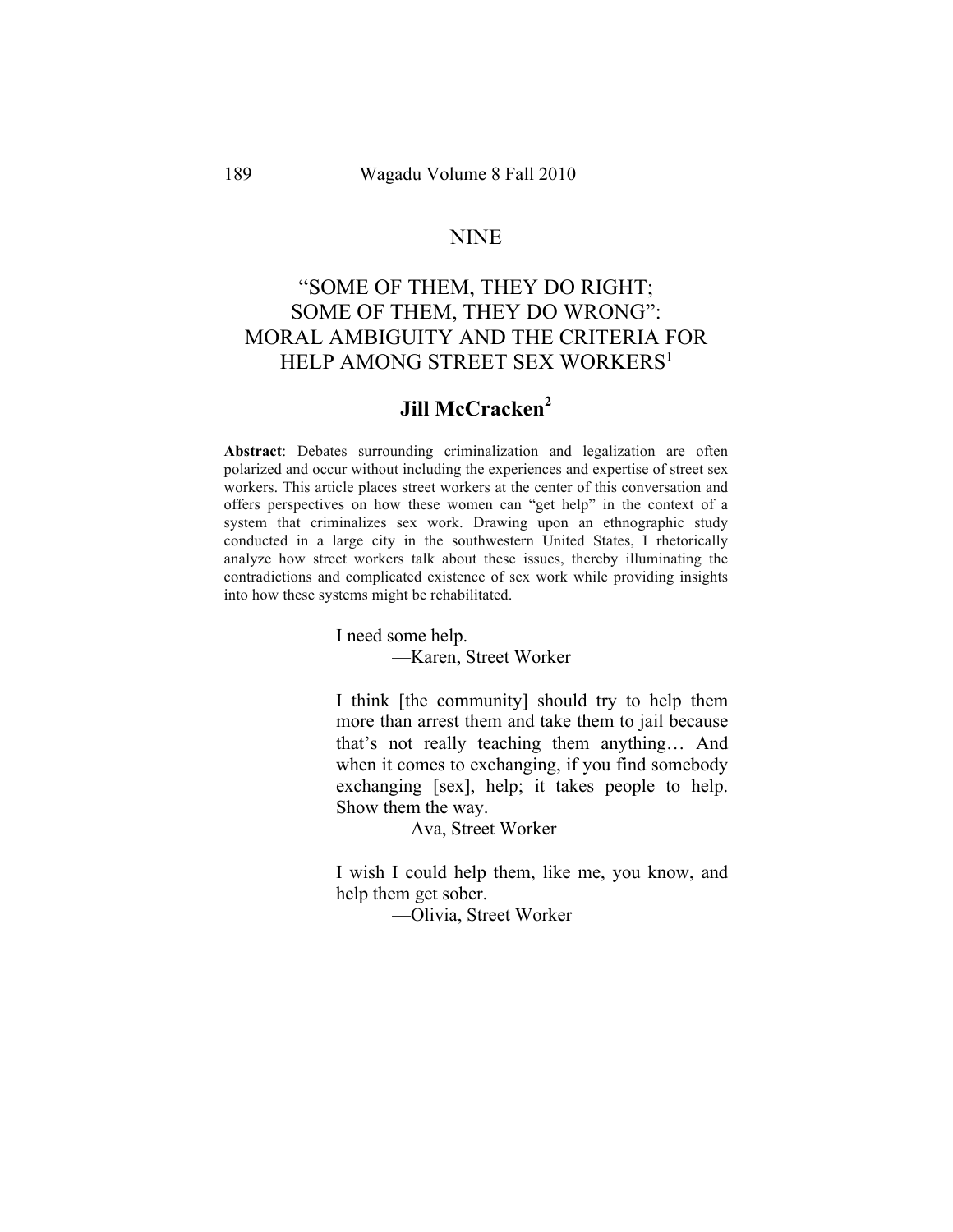#### **Introduction: Criminalization, Morality, and Street Work in Jemez**

Unlike other crimes that are viewed more clearly as having perpetrators and victims, prostitution/sex work is complicated because those who exchange sex, especially on the street, are often viewed not as perpetrators of a crime, but as victims themselves in need of services ranging from housing and employment that provides a living wage to counseling and rehabilitation from systemic and personal violence and abuse. Following from this perception, sex workers' bodies and identities have been presented as both sites of oppression and objectification (Jeffreys 2007; Raymond 2003) as well as the basis for social justice and human rights (Kempadoo and Doezema 1998; Weitzer 2010). When viewed through the eyes of street workers, each of these perspectives can be validated. As Teela Sanders argues: "Few other jobs attract stigma and marginalization to the same extent as sex work. Also, the fact that selling sex, particularly on the street, is criminalized and continually policed by law-enforcement agencies and community protesters increases the stress and stigma experienced when trying to earn money" (2005, 40).

Drawing on his research in the UK, Roger Matthews explores the relationship between prostitution, the vulnerability of those involved, and their risk of victimization. He argues that in the past ten to fifteen years, "there are a number of signs that attitudes to those women who work on the streets are changing and they are increasingly being seen as victims rather than offenders, being more in need of welfare and support than punishment" (2008, p. 54). One factor that contributes to this process is the growth of "prostitute support agencies" that are taking a central role at the local level in finding solutions to problems associated with prostitution (2008, p. 54). This article places street sex workers' voices at the center of these conversations within the context of a system that criminalizes sex work<sup>3</sup>. Drawing on the discussions surrounding the language and lived reality of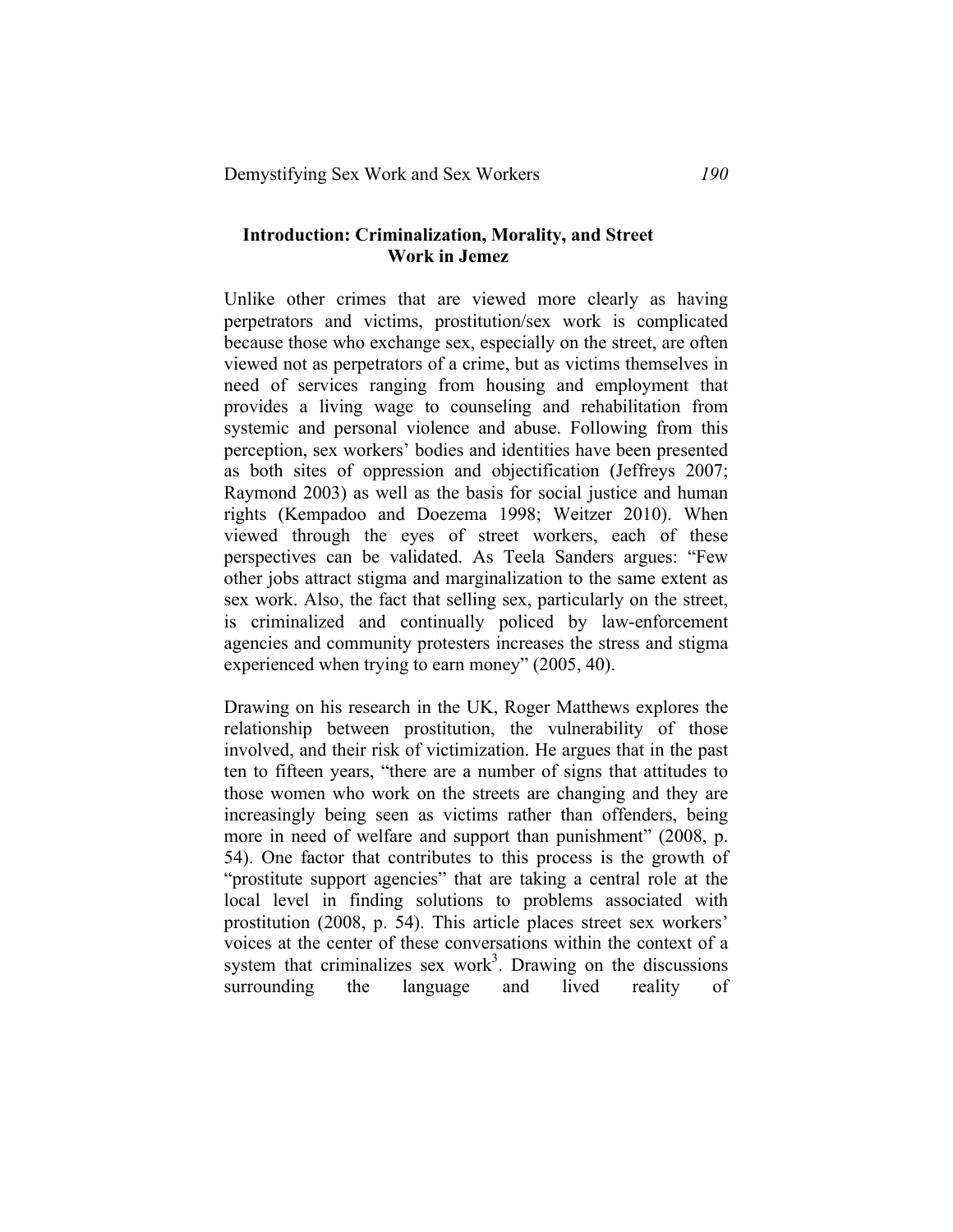victims/offenders/agents, I explore a concept that was at the core of almost every interview I had with the participants in my ethnographic study—getting help. My examination focuses on how the women who participate in street sex work view the morality of their actions, the relationship between this morality and "getting help", and how help can be enacted in direct community action.

The following analysis demonstrates how quotidian rhetoric, or the language of the everyday, can be analyzed in order to better understand how goals, agendas, interests, and ideologies are represented and implemented through language.4 A number of these goals and agendas have historically resulted in policies that render the selling and buying of sex illegal, thereby situate those who sell and purchase sex as criminals. Criminalization often silences the voices of the street workers because the act of exchanging sex for money or other gain, or prostitution, is the focus, rather than the individuals who participate in these activities. And even more ominously, sex workers' expertise on the material conditions of their lives, including the impact of their physical environments upon their bodies, identities, and spirit, are ignored and therefore lost. Because of its significance in my interviews and the emphasis social service agencies place on providing services, I offer perspectives on how this "help" is understood, obtained, and provided by the women who identify and are identified as in need and want of it.

I place the concept of "getting help" at the center of my analysis in order to offer examples of what such "help" means in practice and how street workers situate themselves in relationship to it. Such an approach necessitates a clear understanding of street sex workers' beliefs about morality and criminalization in the context of their everyday lives. I arrived at this understanding through the rhetorical analysis of how street workers talk about morality and criminalization, thereby bringing the contradictory and complicated arguments surrounding street sex work to the surface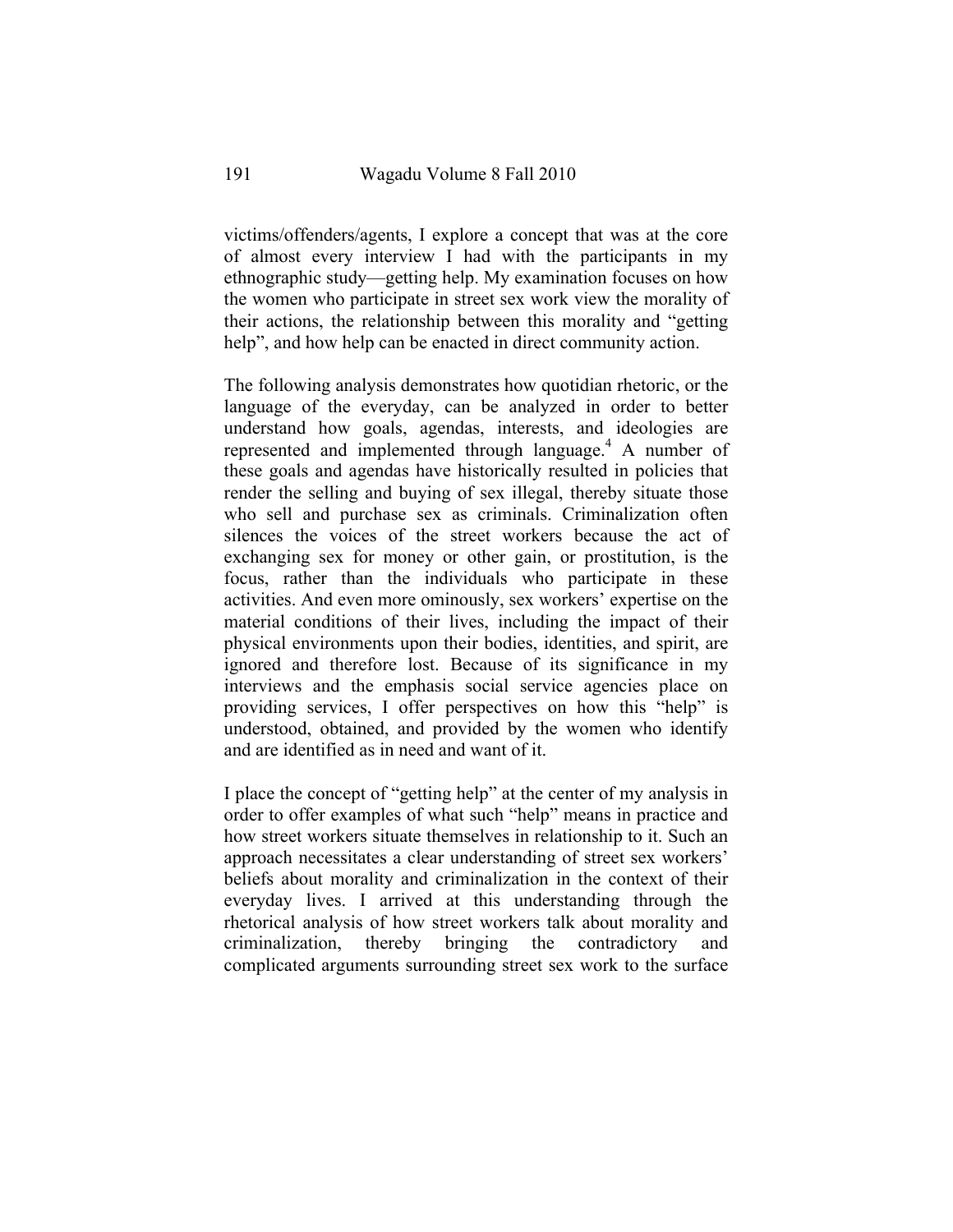while providing insights into how this transaction of "help" might be better understood, offered, and received.<sup>5</sup>

I conducted an ethnographic study from 2005 to 2007 in an undisclosed Southwestern city of approximately one million inhabitants, which I call Jemez for the purposes of anonymity.<sup>6</sup> Using Marcus' (1995) theory of multi-sited ethnography, I conducted my research at multiple sites and employed participant observation and conversation in order to examine how individuals use language and how this use impacts individuals, the community, and policies surrounding street sex work. My research focused upon women on the street who exchange heterosexual sex for money or drugs.<sup>7</sup> In the ensuing subsections, I discuss criminalization, morality, and street work in Jemez before analyzing the ways in which Jemez street workers talk about these concepts. Analysis that follows is embedded with the belief that understanding street workers' perspectives on the kinds of help that are necessary, as well as their own varied relationships with this help, are critical to constructing effective assistance measures.

#### **Criminalization**

Often described as "the world's oldest profession," scholars argue that the concept of prostitution is a social construction that is relatively modern, created as an identifiable concept only within the last two hundred years (Karras, 1996; Lerner, 1986; Otis, 1985). Sex work scholar Laura Agustín argues that prior to the late eighteenth and early nineteenth century "the buying and selling of sex was treated as one of an array of social offences" and that there "was no word or concept which signified *exclusively* the sale of sexual services" (Agustín, 2005, pp. 9-10). Agustín (2005) further observes that during this time period, middle-class women created the classifications of prostitution and prostitute in order to have someone to "help," providing not only employment for these rescuers but also an activity that helped them to feel good about themselves. This construction also created a formalized avenue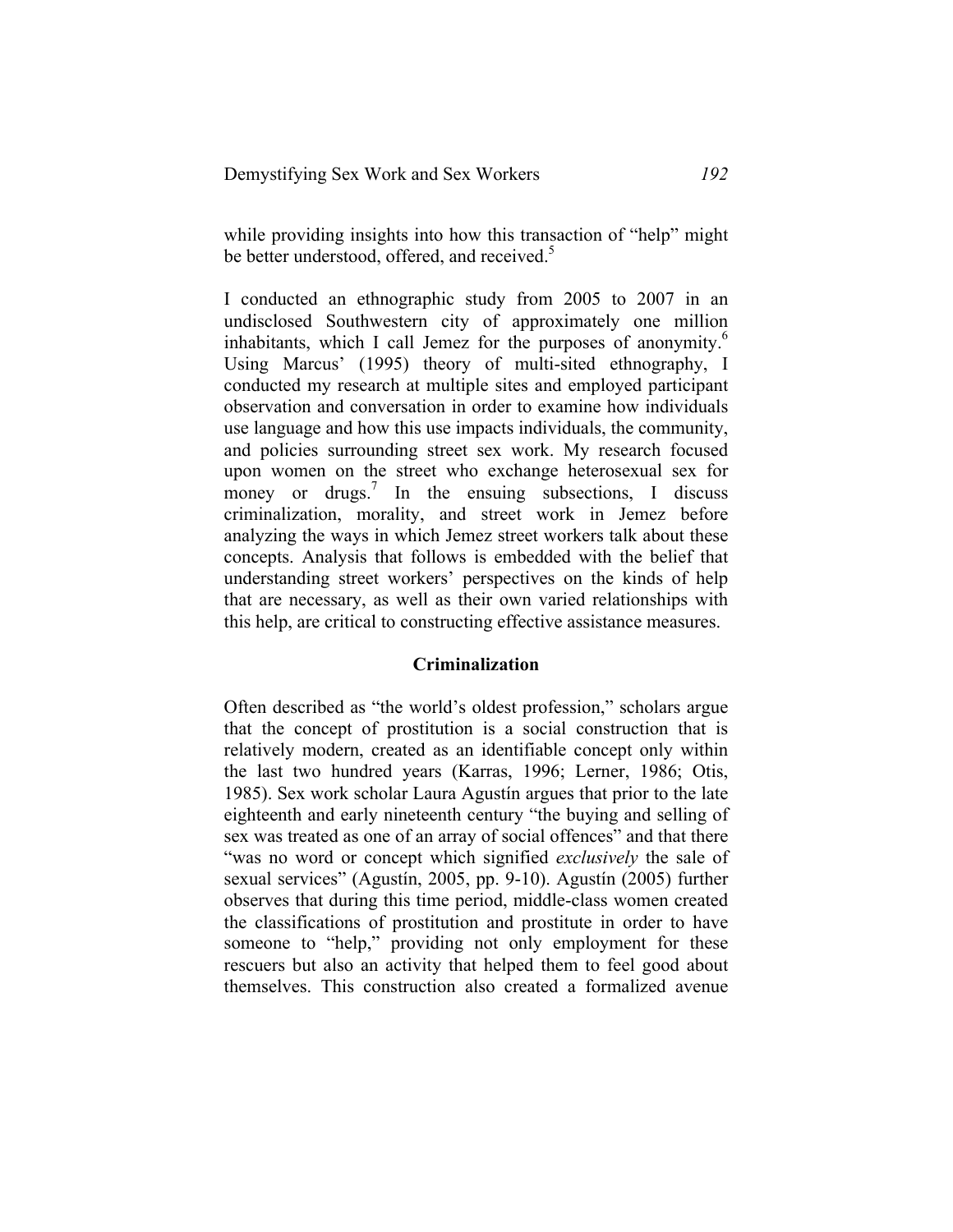through which these women were able to inculcate others with their "middle-class" values regarding women's appropriate role to those whom *they* identified as prostitutes. (McCracken, 2007, p. 17).

Prior to 1910, prostitution per se was not a crime in any state until the federal government enacted the White Slave Traffic Act, also known as the Mann Act. This act criminalized interstate travel of women and girls for "immoral purposes," focusing specifically on "prostitution or debauchery, or for any other immoral purpose" (United States Congress, 1910). Although it was passed as a way to *protect* women from what was then known as "white slavery," it was selectively enforced in political, racist, and sexist reasons (Ditmore, 2010). Ditmore (2010) argues that within ten years of the Mann Act, every state had passed laws criminalizing prostitution. The creation of this concept and subsequent criminalization has encouraged and solidified the marginalized status of people who participate in these activities. Criminalization of prostitution is currently the dominant legislative approach in the U.S.

#### **Morality**

The intrinsic intertwining of sex work and (im)morality seriously complicates understandings of the nuanced power relations surrounding sex workers' victimization, legal status, and relationships with clients and pimps. Sociologist Teela Sanders notes that, for some, sex work "signals a failure in individual morality, a breakdown of cohesive institutions such as marriage and the family" (Sanders, 2005, p. 158). This reality is inseparable from broader gender norms regarding female sexual expression and propriety, as was exemplified in the second-wave feminist debates of the 1980s. Sociologist Wendy Chapkis traces the antecedents of this debate to the early 1900s by drawing upon feminist historian Sheila Jeffreys' characterization of the beliefs of many prominent suffragists. Such activists were of the opinion that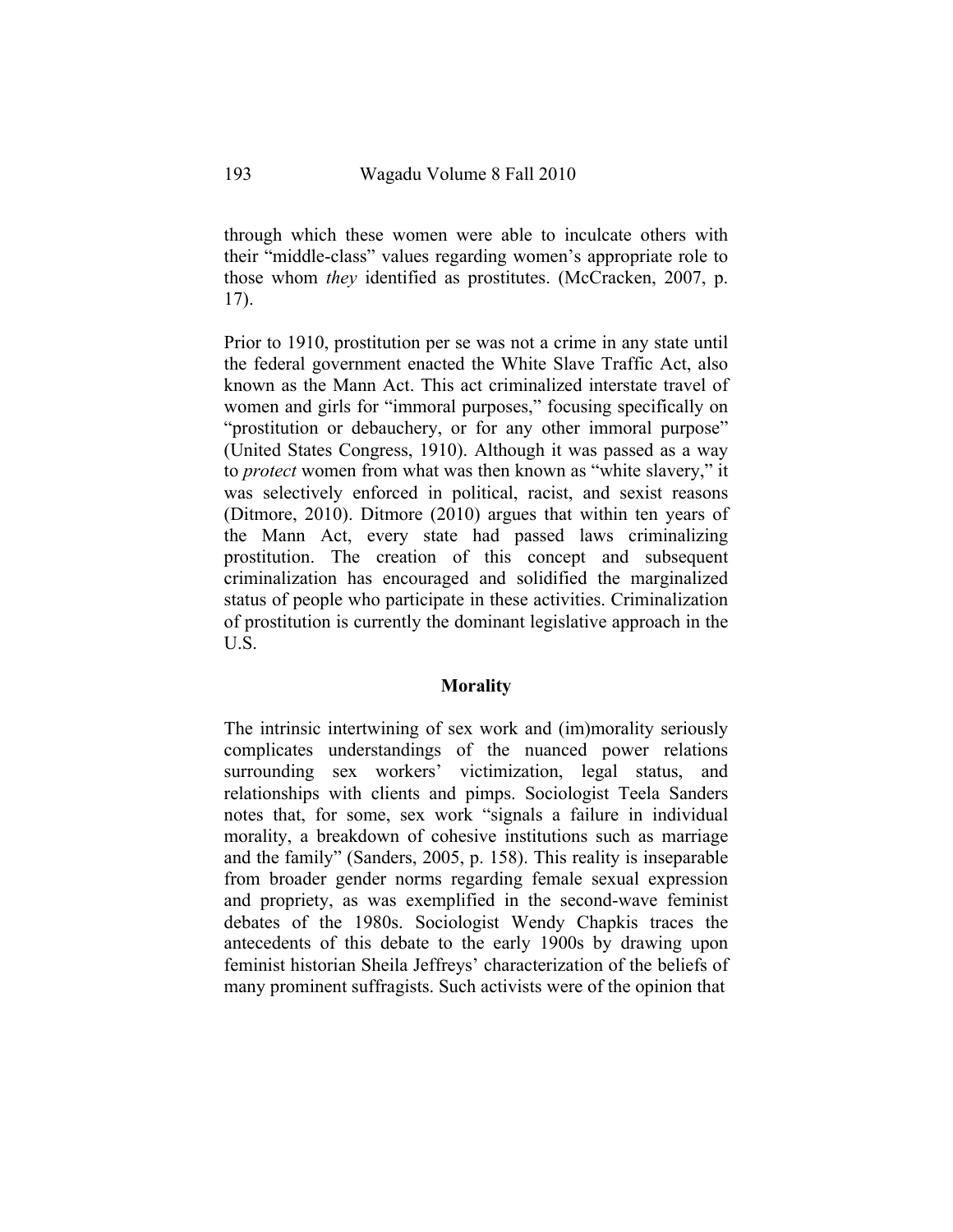…the sexualization of women led to her being considered fit for no other career than that of sexual object and affected the opportunities of all women from the "degradation of her temple to solely animal uses", so that she might take a full part in all the areas of life previously arrogated to man (Jeffreys, qtd. in Chapkis, 2000, p. 11).

Women were either recognized as sexual objects or civil subjects and being recognized as the former obviated the latter. Nonetheless, women's rights activists who opposed these beliefs argued that "sex could and should be an area of expanded freedom for women" (Chapkis, 2000, p. 11). It was through these debates, Chapkis observes, that the "prostitute thus comes to function as both the most literal of sexual slaves and as the most subversive of sexual agents within a sexist social order" (Chapkis, 2000 p. 12). Against the fabric of such historical neglect, I strive to give my participants' voices room to speak, argue, and ultimately create varied understandings about morality, sexuality, and the "wrongness" or "not wrongness" of exchanging sex for money as it relates to the concept of "help."

#### **Street Work in Jemez**

Jemez, like many other U.S. cities, does not foster a liberal attitude toward the sex industry and sex-workers' rights, a fact that is further complicated by its proximity to the Mexican border and associated prevalence of undocumented migration. The Jemez Police Department recorded approximately 950 sex work-related arrests between January 2003 and May 2005, of which approximately 900 were for prostitution, ten for pandering, and five for other sex-worked related offenses. <sup>8</sup> Jemez was identified as a "High Intensity Drug Trafficking Area" by the Office of the National Drug Control and Policy due to its location on the Mexican border at the crossroads of major interstate highways. The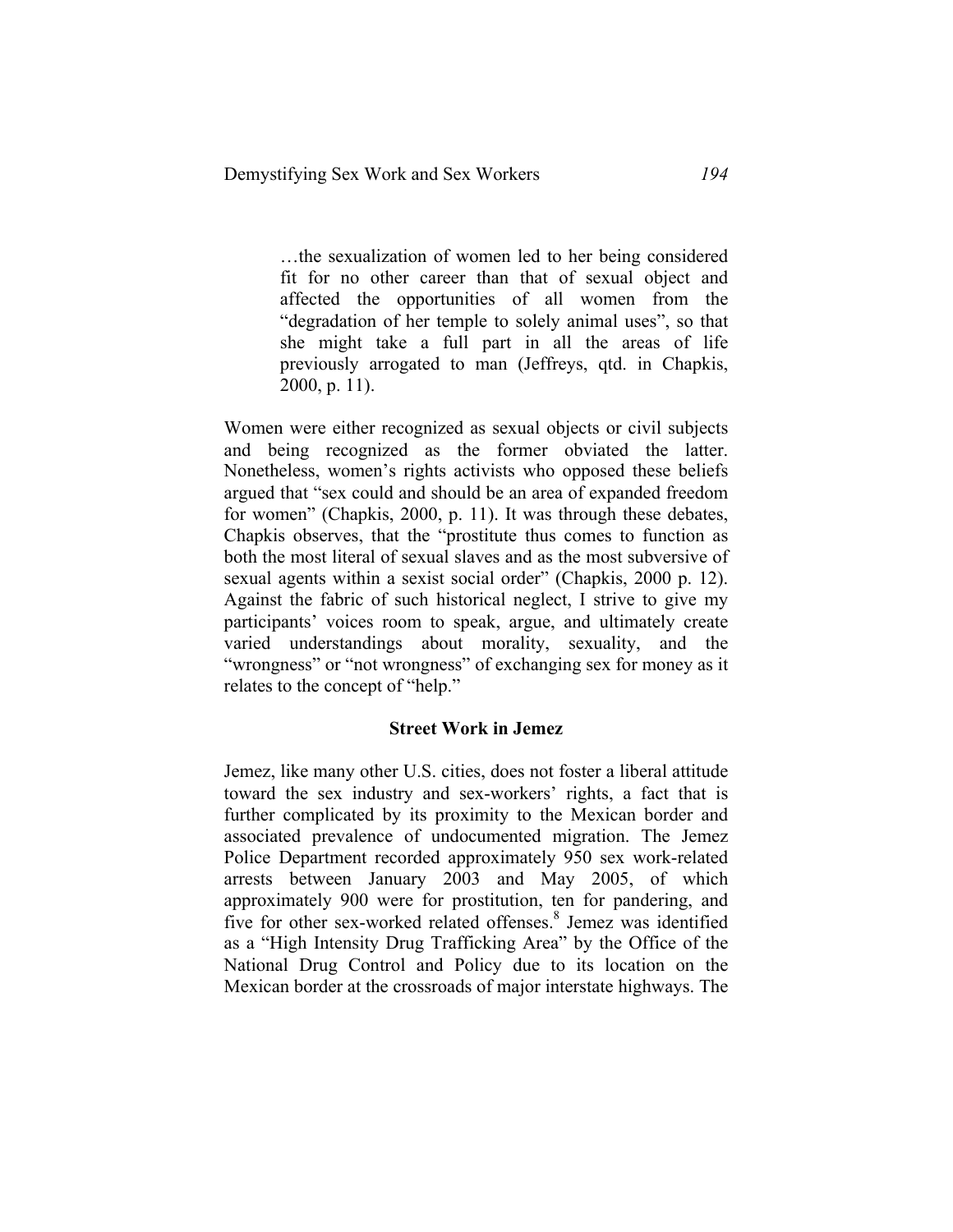city is a hub for illegal drugs imported via Mexico and Central America, and some communities in Jemez serve as conduits for drug traffickers, resulting in the concentrated presence of gang members, drug dealers, drug users, and men and women exchanging sex for drugs or money.

The Jemez police first started a unit that focused resources on problems affecting the community at large in 2002, one of which was the Dover Project, which was designed to curb violent crime. The Dover Project comprised the Jemez Police Department, the Office on Building Safety, The City Council Ward Office, and six neighborhood associations. In April 2004, Jemez police initiated a deterrence program that targeted the sex workers' clients, known as "johns". The program requires that each client be photographed by police and then given a booklet on prostitution that includes letters from the neighborhood associations explaining the negative impact of prostitution and drug activity on businesses and families.

Within the first five weeks of the program, approximately two hundred men approached undercover agents disguised as prostitutes. Men were not arrested (unless they ran or fought) but their names and other information were recorded along with a warning that, if stopped again for the same offense, arrest was imminent. The goal of this program was to reach out to as many sex workers' clients as possible "and let them know what they're doing is wrong on so many levels" says Eric Roman, commander of one the agency's division. While this program was only one part of the Dover Project, such actions mirror many of the issues that occur throughout the country. Police departments and neighborhood associations organize programs that try to curb prostitution in certain areas, whether by pursuing street workers, their customers, or the owners of the property where prostitution occurs. (McCracken, 2007, pp. 37-44). This article draws upon only a portion of my ethnographic study: my interviews with seventeen women who had or currently were exchanging sex for money or other gain.<sup>9</sup>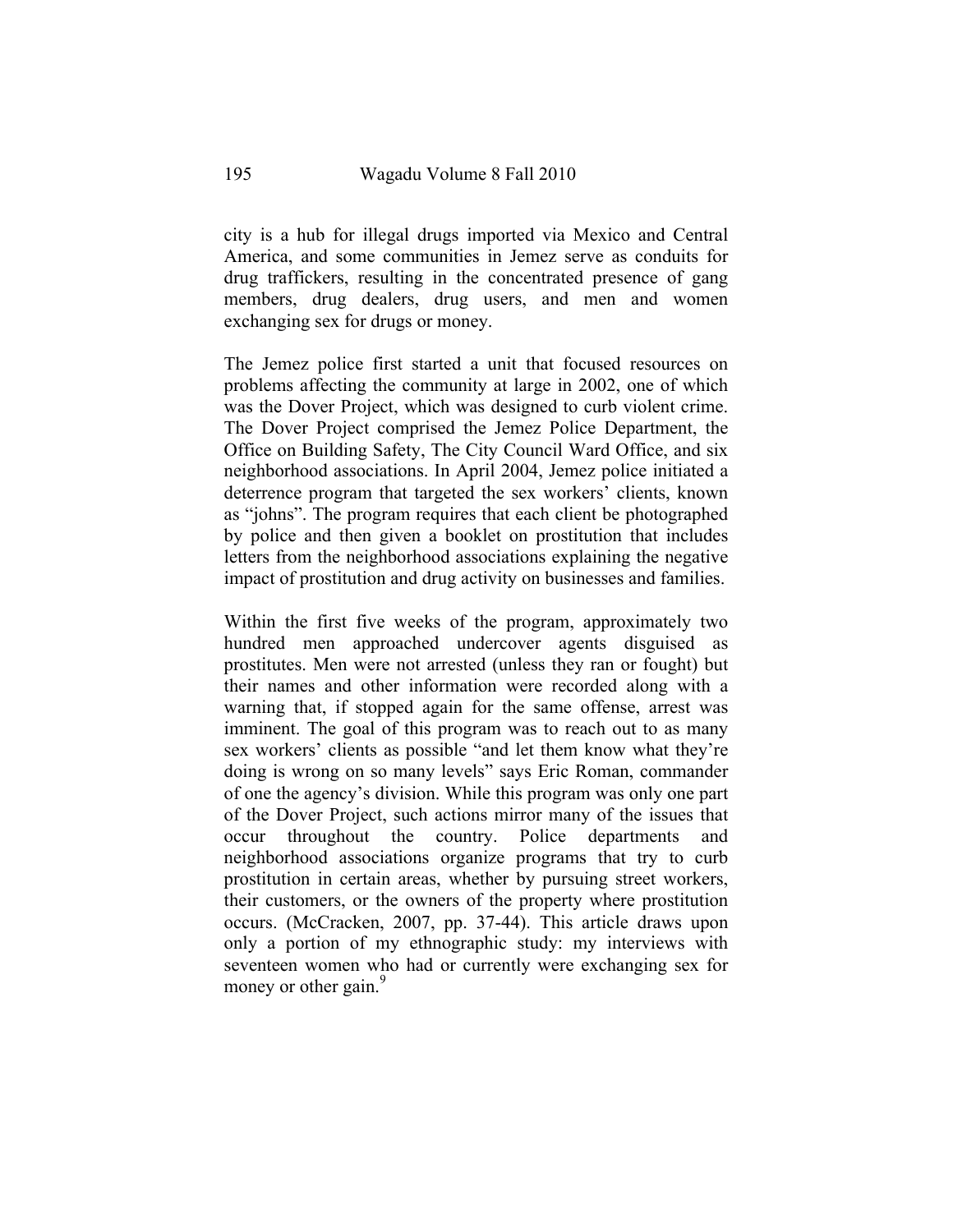## Wrong, Not Wrong, and the Spaces In Between<sup>10</sup>

*Prostitution is Morally Wrong:* Prostitution exists on a gradation between "wrong" and "not wrong" for the women I interviewed. At times, there were even contradictions in these beliefs within the same conversation. The foundation of these beliefs is as follows: prostitution is morally wrong, yet, under certain circumstances (which vary based on the viewpoint of the speaker), this belief does not deter the woman from participating in these activities. For example, Ava, a white, $11$  twenty-three year old woman who had lived in Jemez for one year, explained,

> When I was younger, [I thought] it [prostitution] was totally immoral, wrong, I could never do that, my family would hate me. And then when I got to the point where my family already hated me because I had lost my son [laughs] and I started doing drugs, I was like, oh well, it's a way to get money.

The moral beliefs with which she grew up were no longer a deterrent once she had lost her family's approval for other reasons, and no longer stopped her from participating in these activities. Olivia, a fifty-one year old Hispanic woman who had lived in Jemez all of her life, had a similar experience that caused her to note,

I was raised—not religious, but my mother read us the Bible and I read my kids the Bible, and . . . I just knew morally that [prostitution] was wrong, you know? But I didn't care. I didn't care. And now I feel bad… I find it hard to believe—no, I don't find it hard to believe, because I know I was doing that; I just find it hard to believe that I was doing that.

*Arrests—Wrong Vs. Not Wrong:* The subject of arrests, in addition to the circumstances of these exchanges, also led to contradictions about the "wrongness" or "not rightness" of prostitution. Of the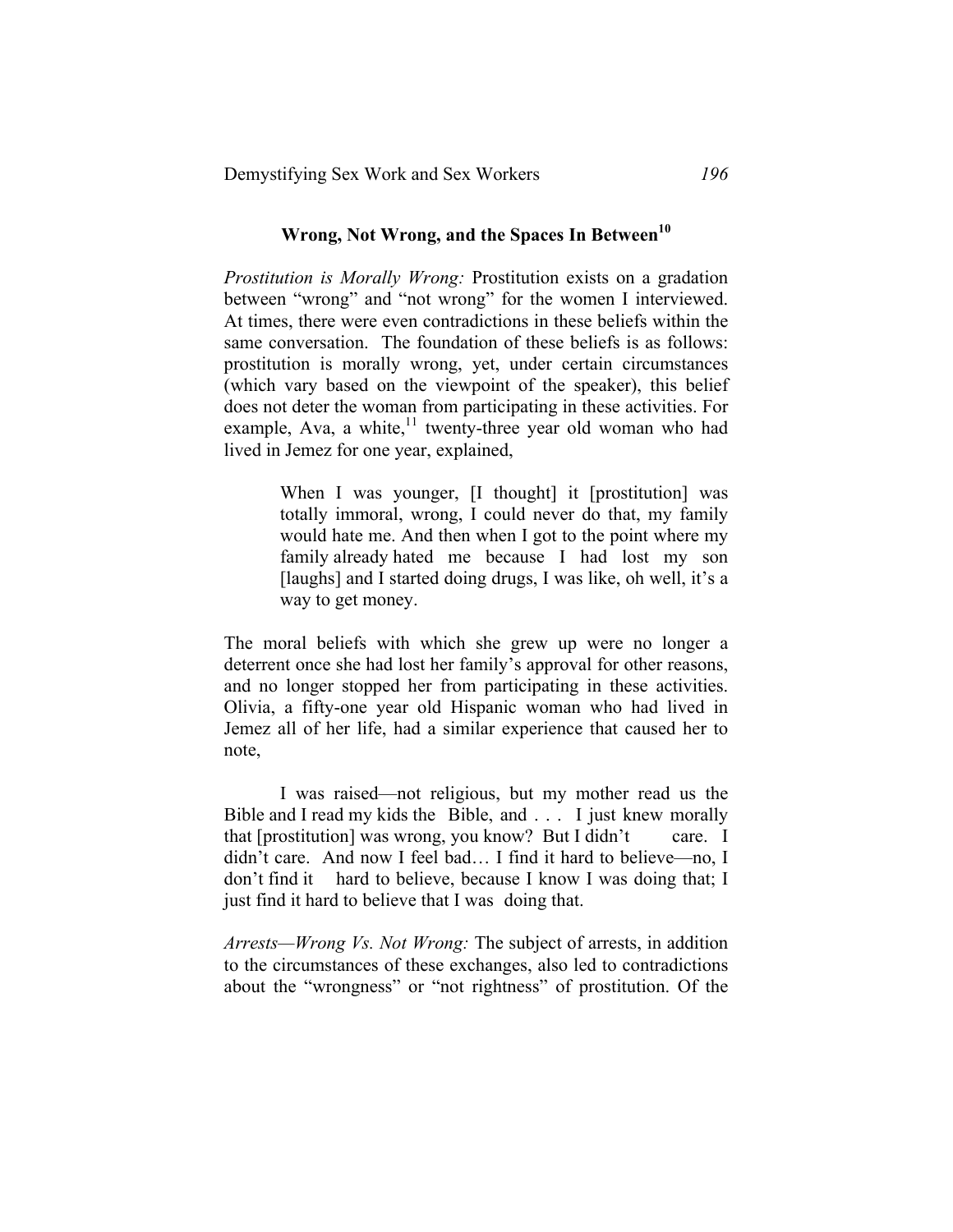seventeen women I interviewed, seven had been arrested for prostitution. One of these women did not mention arrests at all, and nine were never arrested for prostitution. Thirteen of the seventeen women had been arrested for something other than prostitution, including the possession or sale of drugs, trespassing, fraud, or driving under the influence. Less than half of those interviewed had been arrested for prostitution, and yet all of the women focused on the subject of possibly being arrested for exchanging sex for money as a subject of great concern.

Denise self-identified as a white<sup>12</sup> forty-three year old woman who had lived in Jemez for two years and, at the time of the interview, was not exchanging sex for money or drugs. She offered a more contradictory perspective on the morality of prostitution because she viewed the situation as complicated based upon the circumstances of the individual. At one point in the interview Denise said: I mean, at least use protection; if you're going to do it, use protection. Consider the following excerpt from our interview:

> Jill: And if they use protection and they want to do it, that's okay?

> Denise: Yes. Yeah, I'm not going to downgrade on it, no, because it's . . . I don't think it should be wrong.

Here, Denise clearly states that she does not think prostitution should be considered "wrong." As she said in response to my question, "Do you think—not that [the police] do it, but do you think that they're…"

> Denise: Doing wrong by arresting them and locking them up?

Jill: Mmm hmm [yes].

Denise: On some of them, they do right; some of them, they do wrong to them. You know, some of them are out there because that's the only thing that they do to make a living, you know? And other people, they do it just because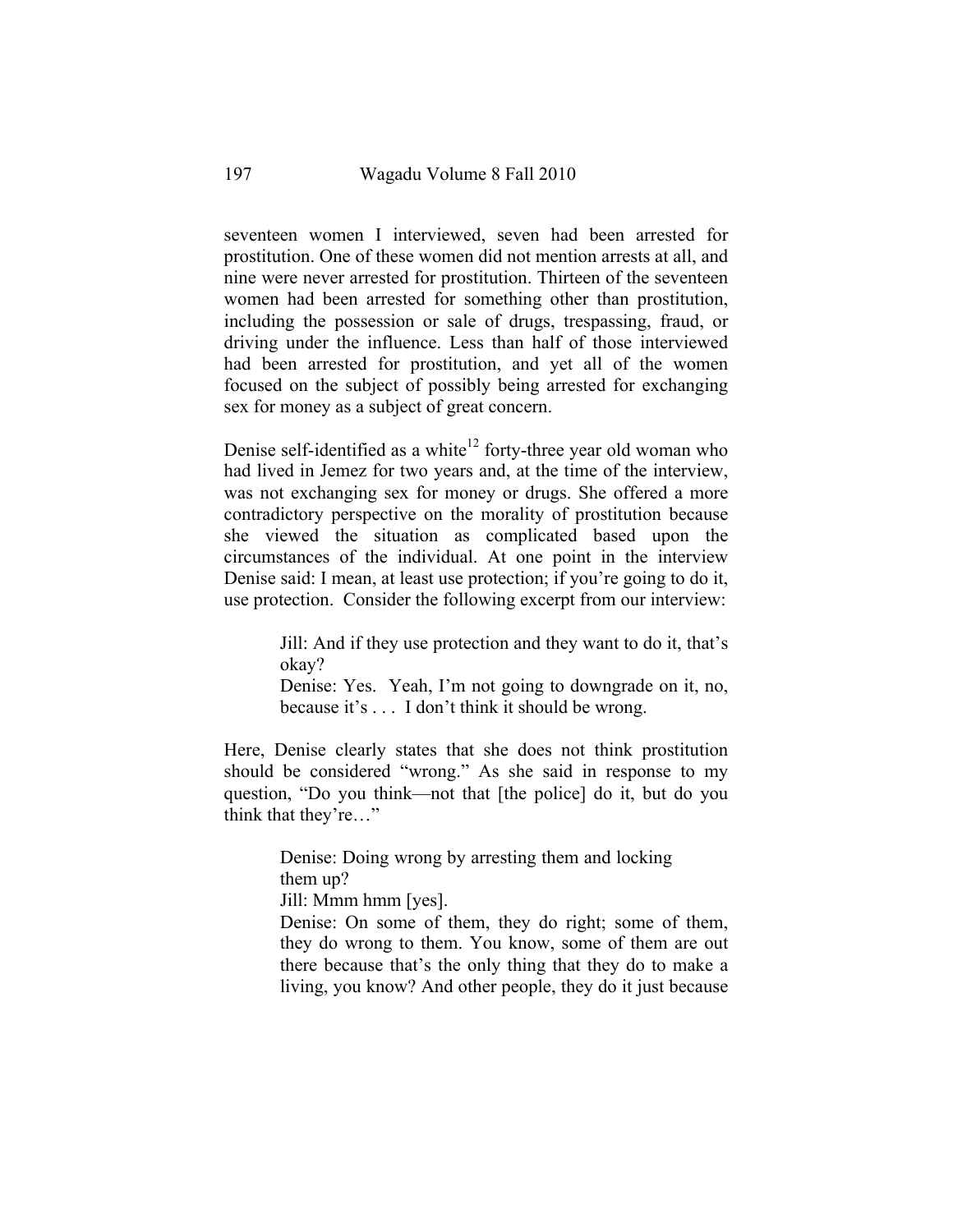they want to do it to have the extra money or extra drugs or whatever extra that they want.

Denise makes a clear distinction between needing money for drugs and money to survive. One choice is wrong, whereas the other is, while not right, at least somewhat understandable. And Denise ties these moral beliefs to the criminal justice system, stating that if a woman has no other means to make a living, then she should not be arrested for these activities, but if she has other means and is working for "extra" money or drugs beyond what she needs to survive, then she *should* be arrested. Denise's argument is grounded in her own experience and her reasons for exchanging sex for money, which she characterized as follows.

> … I mean, I did [exchange sex for money], and that's because I had three little kids and my old man went to jail and I had no way of supporting these kids. I was at a motel, I was in a strange town, I didn't know where the hell I was at, and I had three little kids telling me that they were hungry. I didn't know what to go to or anything, so I did. Yeah, I went out and sold myself five times just to take care of them three babies. And I feel guilty about it now, to this day I do. But at least I knew that my babies ate.

Denise's statements and their underlying ideologies are complicated at best. And yet they speak to the needs of the individual, with which all of my participants were intimately familiar. Here, the "victim" status becomes more apparent, rather than simply viewing these participants as offenders who commit crimes.

As Laura, a white 36 year old woman who had lived in Jemez for the past four years simply said, "I know it's not right, and I know it's not right when I do it." In response to Laura's statement, I asked, "So you do think it should be illegal?"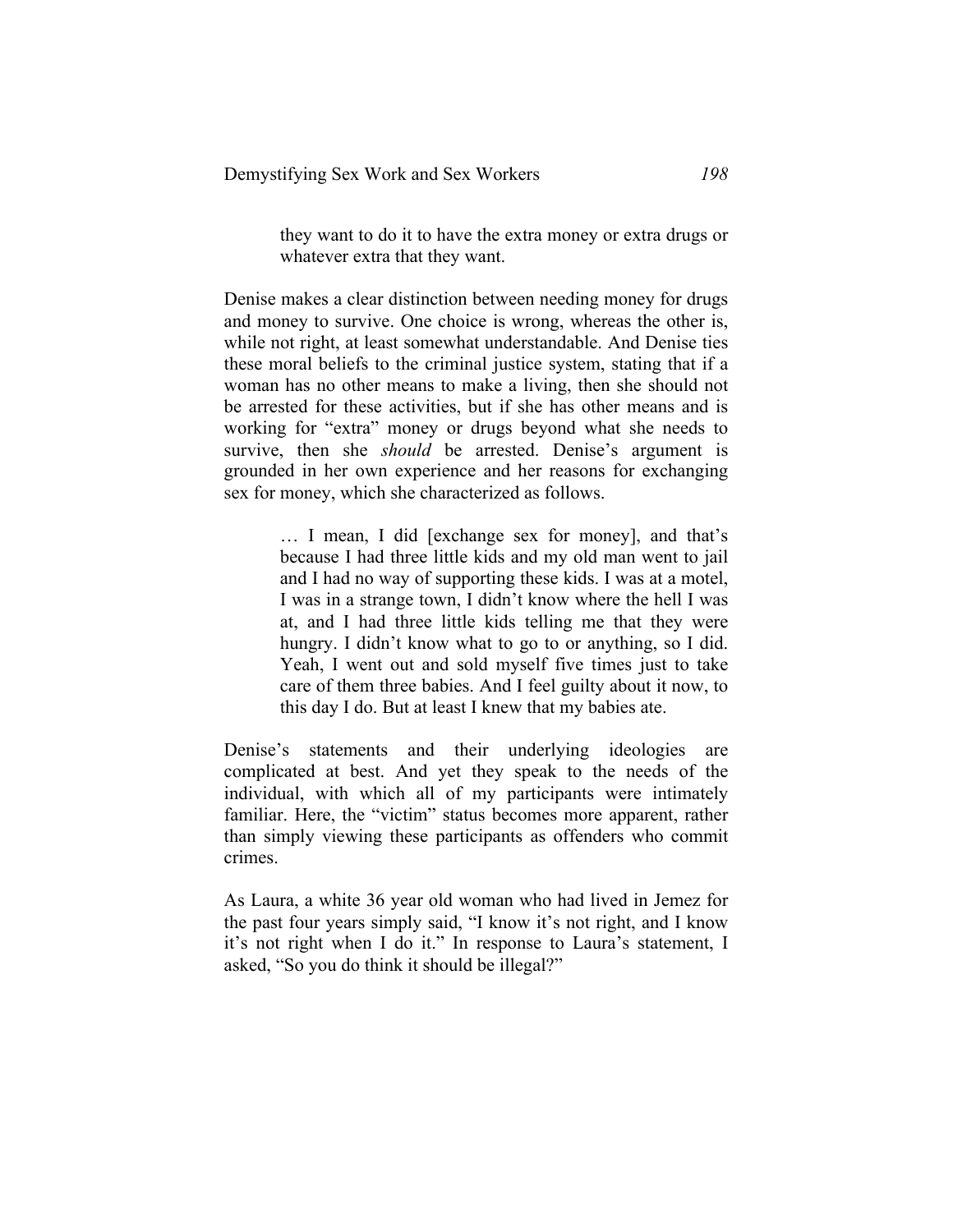Laura: Illegal, yes. Jill: You do? Laura: Yeah. Jill: Okay. So you're okay with cops arresting people. You think that's okay. Laura: Well, I don't think that's okay either. Jill: No? Laura: I don't want to be arrested.

At my prompting, and in order to clarify her statement, Laura reveals that she believes it is "not right" and it should be illegal, but when the subject of actual arrests is addressed, especially in terms of her own arrest, she doesn't want that "wrongness" of prostitution to be realized. This conversation is the only instance wherein one of my interviewees used the word *right* in the context of morality and prostitution, and in this case, it was to specify that these activities were in opposition to "right" beliefs and actions. No one used the word *right* to refer to prostitution as a correct or morally acceptable action, but rather, they referred to it as "not wrong." In the context of my interviews, the word *right* was never used as a descriptive of prostitution, which underscores the powerful connection that exists between morality and prostitution even in the minds of those who participate in these activities.

The relationship between arrests and access to services is also complicated. Only one of my participants argued that arrests provide access to services or "getting help." At the time of our interview Olivia had been homeless for "a couple of years" and was currently living at a shelter. She had been arrested for prostitution "three or four times," and we had been discussing police activity in response to prostitution when the following exchange took place:

> Olivia: Oh, I think they're doing a good job and I think they're in the right. Because. like now, like I said, in the community… It's wrong. It's wrong to do that… It's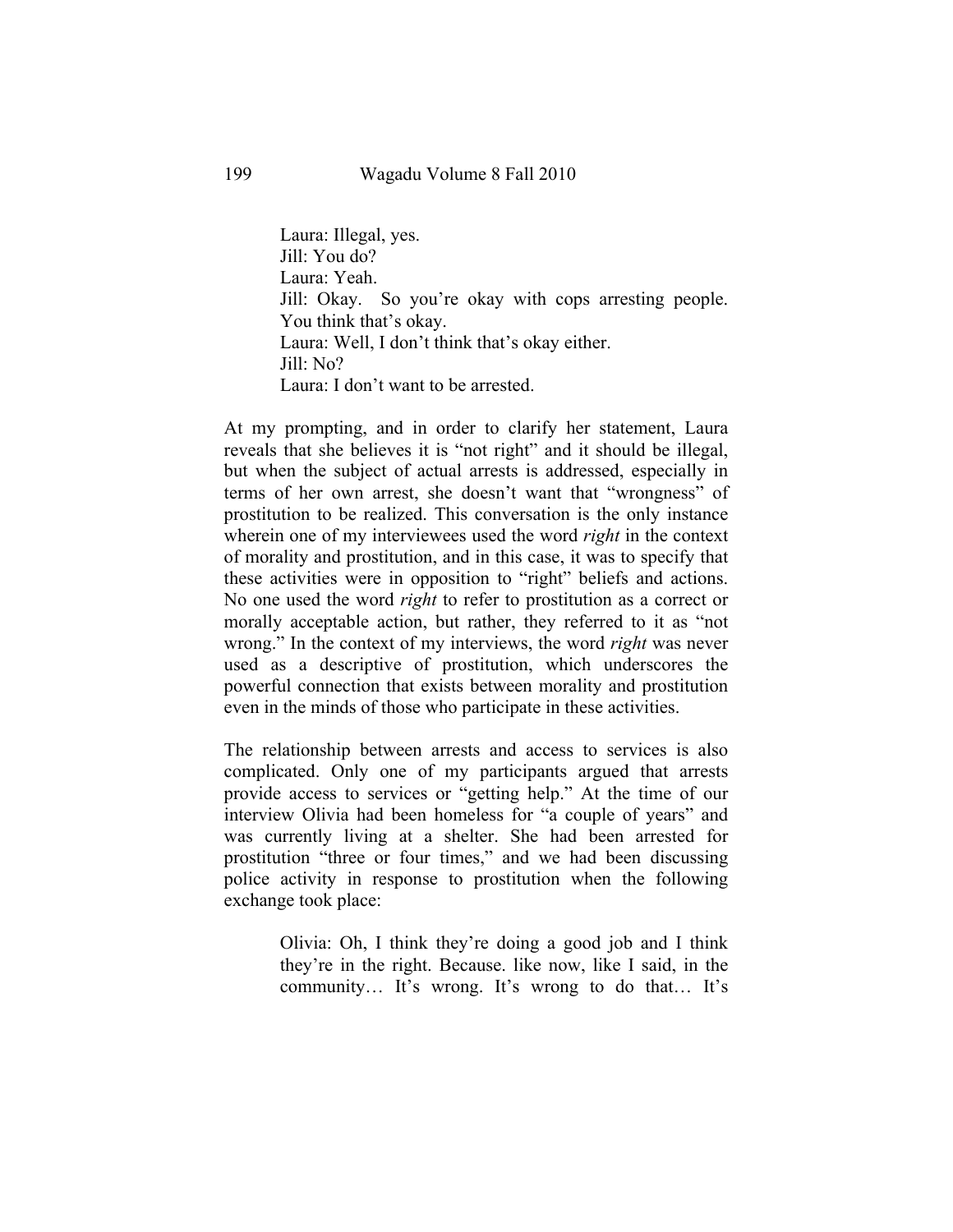against the law, you know? Prostitution. And now that I have a clear mind, *if they could banish it completely, these girls could get help* [emphasis mine].

Jill: If they could what?

Olivia: They could get help, you know? Because they're doing it because of the drugs. If they don't have a job, then they can't buy…kinda theory. I mean, it's not a good theory, but I mean…I think the police are…I pray for them. I mean, I'm glad they're doing that. I'm glad they did that to me, because it helped me, too, in a way.

Jill: How did it help you?

Olivia: It opened my eyes more. It made me more observant, made me [feel] more guilty, more like, "That's wrong," you know? "I can't do that. It's wrong," you know?

Jill: Oh, I see.

Olivia: "I'm going to jail." It made me think more, scared me more.

The underlying belief operating in this statement is that because Olivia was scared of going to jail and felt guilty about participating in these activities because they were judged "wrong" by society and the criminal system, she felt increased pressure not to participate in these activities, which in turn helped her to discontinue participating in these activities. Olivia's story is one of achieving what is morally right, or no longer participating in these activities and using drugs, through the fear of jail or prison. And yet my experiences with Olivia, which occurred over my two-year period of fieldwork, revealed something different. At the time of our interview, Olivia had experienced an extended period of sobriety and movement toward achieving her goals of reconnecting with her family. In our interview Olivia told me that she attributed her sobriety and current status to Mark, a friend and social service agent who had found her on the street and introduced her to the shelter in which she was currently living. As she states: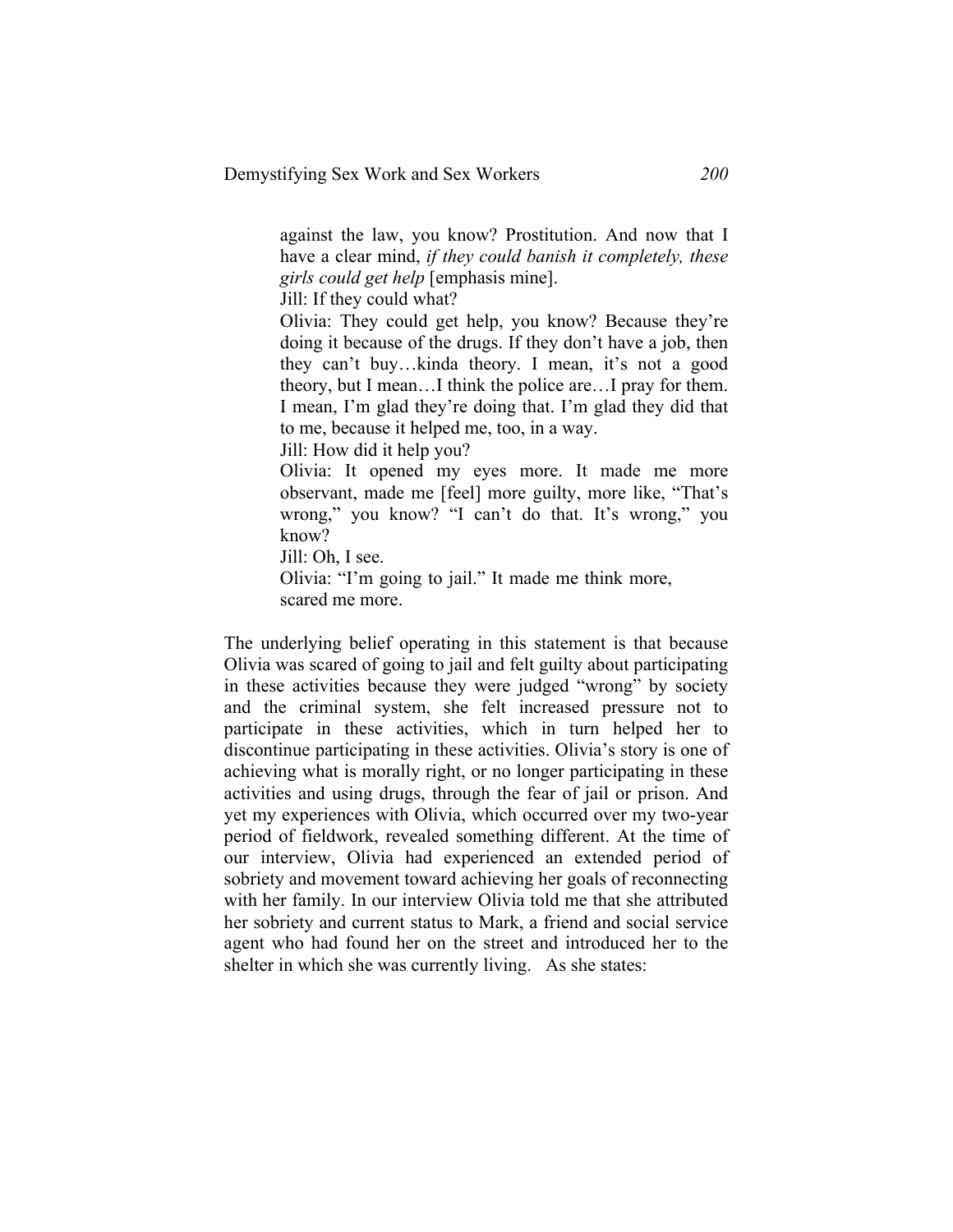[Mark said] "We've… been out there for eight months looking for you..We've been worried about you." I said, "No, no, no." Then I was like, "I'm going back out there" [to use drugs]. He said, "No, that's going to kill you," because they already talked to the doctors that day [about Olivia's pneumonia], you know? "Because you'll die, Olivia," and he says, "I'm not going to let that happen." He says, "Give me two weeks. Stay clean for two weeks," he says, "and I'll get you a bed." And the week before, I had already talked to my counselor and she said, "It's two to four months, you know, the waiting list. I cannot get you in until then." I said, "I'm going to relapse and then I'm going to die." She says, "I can't [help you]. There's a long wait." So I said, "I'll go see Mark," and I was like, "If you guys don't help me, I'm going to go get high and die… So Mark said, "Please just give me two weeks. If I can't do it in two weeks, then go ahead. But just [do it] for me, please just this one time." I said, "All right, Mark." But twelve days [later], I'm already unpacking in here [the shelter]. [Mark] can move mountains.

The contradictions in these statements reveal the complications inherent in the narratives told about criminalization and accessing help—even when the women stated that exchanging sex was wrong and that people *should* be arrested for it, when it became personal, arrest was not necessarily the best course of action, especially in terms of "getting help."

*Prostitution is "not wrong":* And finally, the perspective expressed by many of the women who participated in my study: Prostitution is not wrong. These responses varied from simply saying it was not wrong to adding certain conditions, such as that it occur between consenting adults or was based on a participant's past or present circumstances. For example, in response to my question: What do you think of women who participate in sex for money or drugs? Anna, a white forty-three year old woman who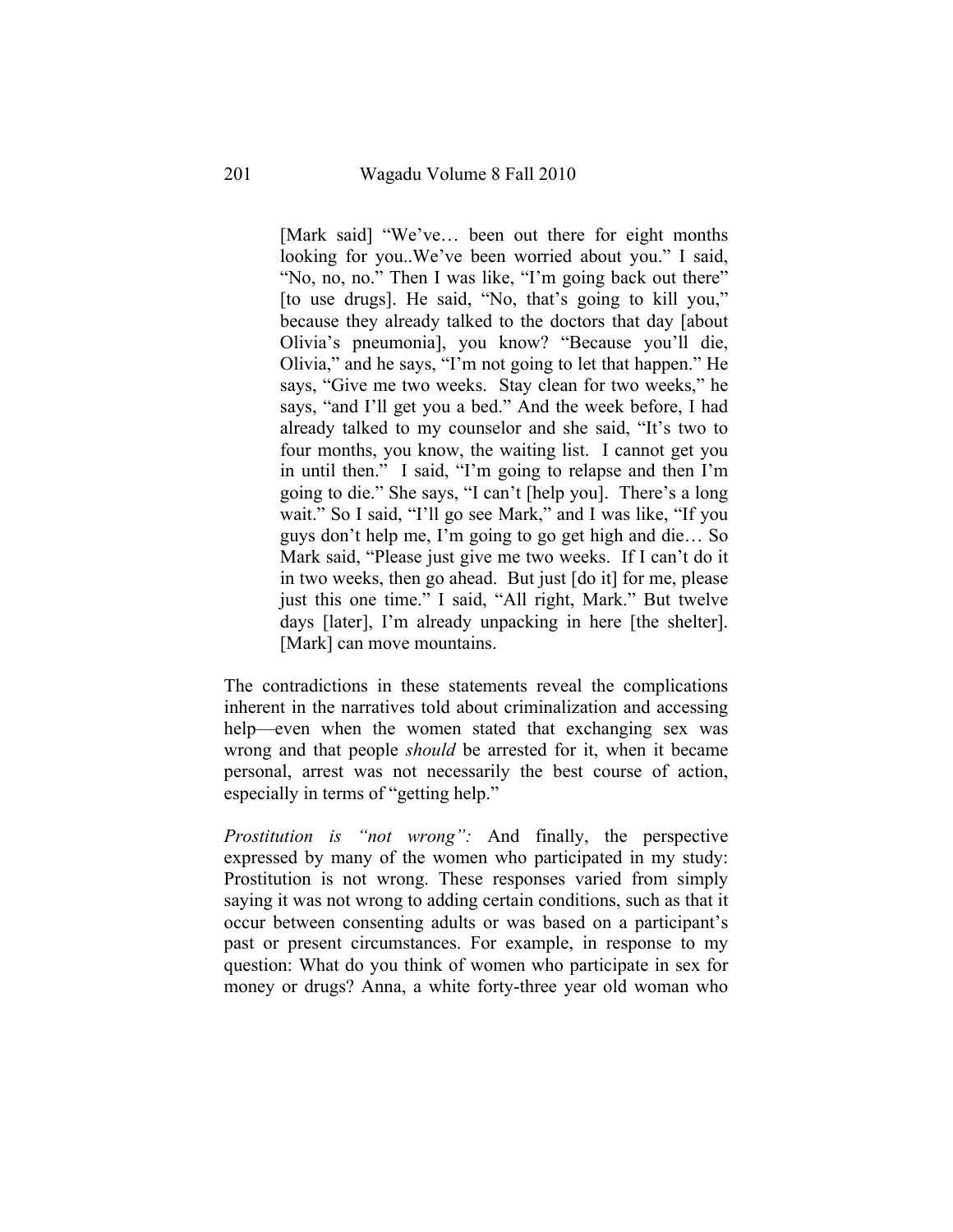had never been arrested for prostitution, said: "I don't see anything wrong with it. It's their body, y'know." Lisa, a forty-seven year old Hispanic<sup>13</sup> woman who had lived in Jemez her whole life, was living "between places" and looking for an apartment at the time of the interview. Lisa estimated that she had been arrested about thirty times and spoke from years of experience in both exchanging sex and experiencing the justice system. Lisa echoes Anna's response: "I still don't see anything wrong with it if it's a consenting adult."

The following analysis employs these definitions of "wrong" and "not wrong" to describe how sex workers discuss the need for, the existence of, and the process involved in "getting help", which most mentioned as a necessity those exchanging sex for money or other gain.

#### **The Help Transaction and Street Workers' Perspectives**

Within each of my interviews with street workers some concept of "help" was discussed, whether in the context of assistance from social service agencies, from family, or even in reference to sex work itself. For instance, when I asked street sex worker Karen the question "What do you call it when people exchange sex for money or drugs?" she replied with a laugh, noting "Ummm, getting help with my money". Examining street workers' perspectives of "help" did not yield easy answers, and yet this analysis did reveal insights that can be applied to the current system of criminalization and social service assistance in the United States, as well as contribute to the public's understanding of street sex work.

"Help" is a concept that can be understood as a transaction between a giver and a receiver. Through this transaction, a power differential is also created and/or realized, because to need help is to state explicitly or imply a lack on the part of the individual has that she cannot fill on her own, whether it involves experiencing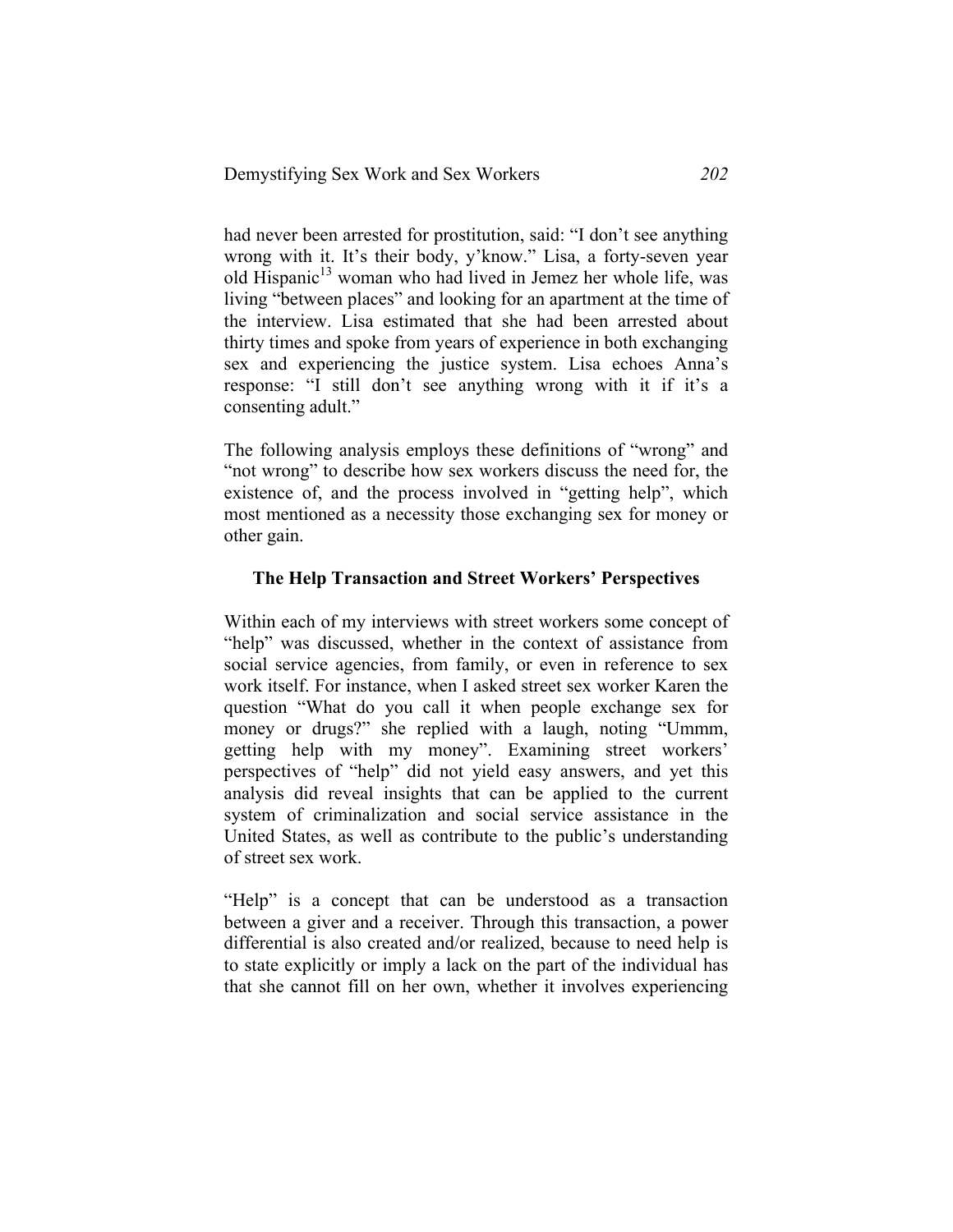homelessness, hunger, or sickness. Because of this lack, the one who has access to providing this help has more power, particularly in terms of resources or access to resources, than the individual being helped with money, food, medication, housing, programs, or emotional/spiritual support. This results in a power differential within this transaction, particularly since, in many cases, the helper sets the terms of the help that is provided, including where, when, how, how much, and in what format such assistance is given.

To need, ask for, or open oneself up to receiving help implies this lack, as stated above, but it can also imply membership in a group of individuals who cannot meet their own needs, such as those who are experiencing homelessness, addiction or poverty. These groups can be viewed pejoratively by those who are both on the inside and the outside. Membership in these groups occurs on a continuum, as one can move in and out of them and define oneself in relation to these groups—as a member or not—even within the same conversation. My analysis offers examples of help and the ways in which this help determines the women's membership in groups that need these services.

#### **What Does Help Look Like?**

At its most basic, help frequently took the form of food, housing, medicine, and access to programs. As Karen, a white, forty-nine year old migrant woman who had lived in Jemez for the past twenty years said of social service workers "I asked them to help me with food. And they refused me. They said, 'No, we don't do that.' And I said, 'I need some help.'" In another example, Donna, a forty-seven year old woman who self-identified as white and Cherokee and had lived in Jemez for twenty years stated: "I'm bipolar, and I used to take medication, and I haven't for years and . . . I didn't want to be like my father—mental, you know, labeled that. … But I decided I need help. So I'm trying to get back. I think I'm going to apply for SSI [Supplemental Security Income]."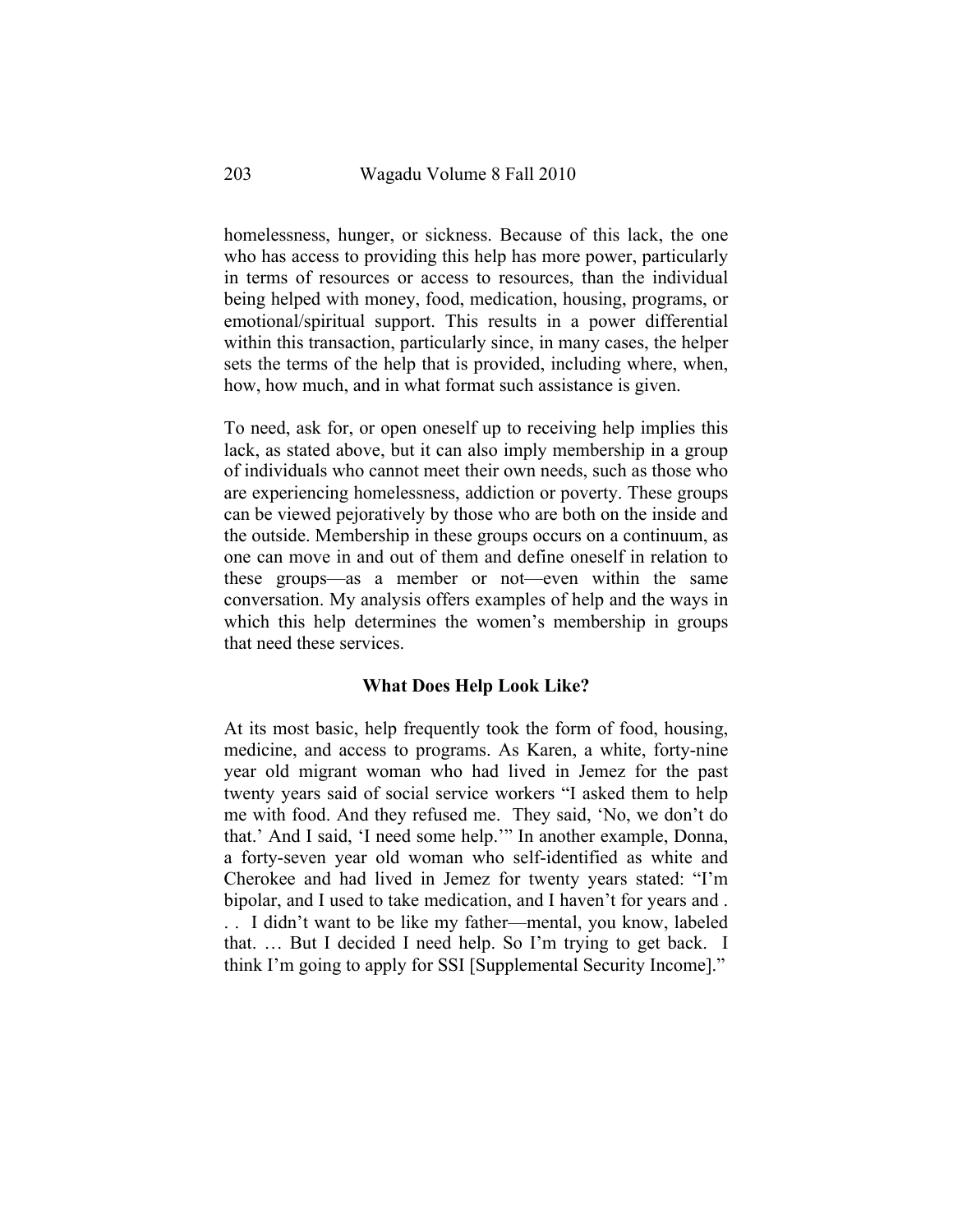### *People Won't Help.*

A common observation of help by my participants was that people simply won't. As Brenda, a white woman in her late forties who had lived in Jemez for two decades and had been arrested four times for prostitution explains in reference to a particularly violent encounter with a client:

> …he took me way out and he wanted something that I wasn't willing to give him. And he beat my face in—I mean my face was out to like this [extends hands]. He stole my shoes and everything and my coat, and I got out and I ran. And do you think anybody in this town would help you? No… I walked all the way home to my sister. And do you think anybody would stop and help you? No. Not even the cops—and the cops went by me. And I mean, I'm bleeding, my face was out to here and stuff, and nobody stopped.

Sandy emphasized the same point when she explains her simultaneous high visibility on the street and social invisibility:

> We're called at as cars drive by, you know, when we are out there. We're spit upon. You know, it's really sad. You know how many times I had someone stop and say, "Hey, I'll pray for you", "Here's some money. Why don't you come off the street?" Never. Not even pray for you. Or, "Do you need help?" … Never have I ever had that.

#### *Alternatives to Arrests*

Several street workers emphasized that alternatives to arrests would be more "helpful" for the women participating in these activities. For example, Ava argues against arresting the women who participate in these activities because their participation stems from larger needs. Ava is a white, $^{14}$  twenty-three year old woman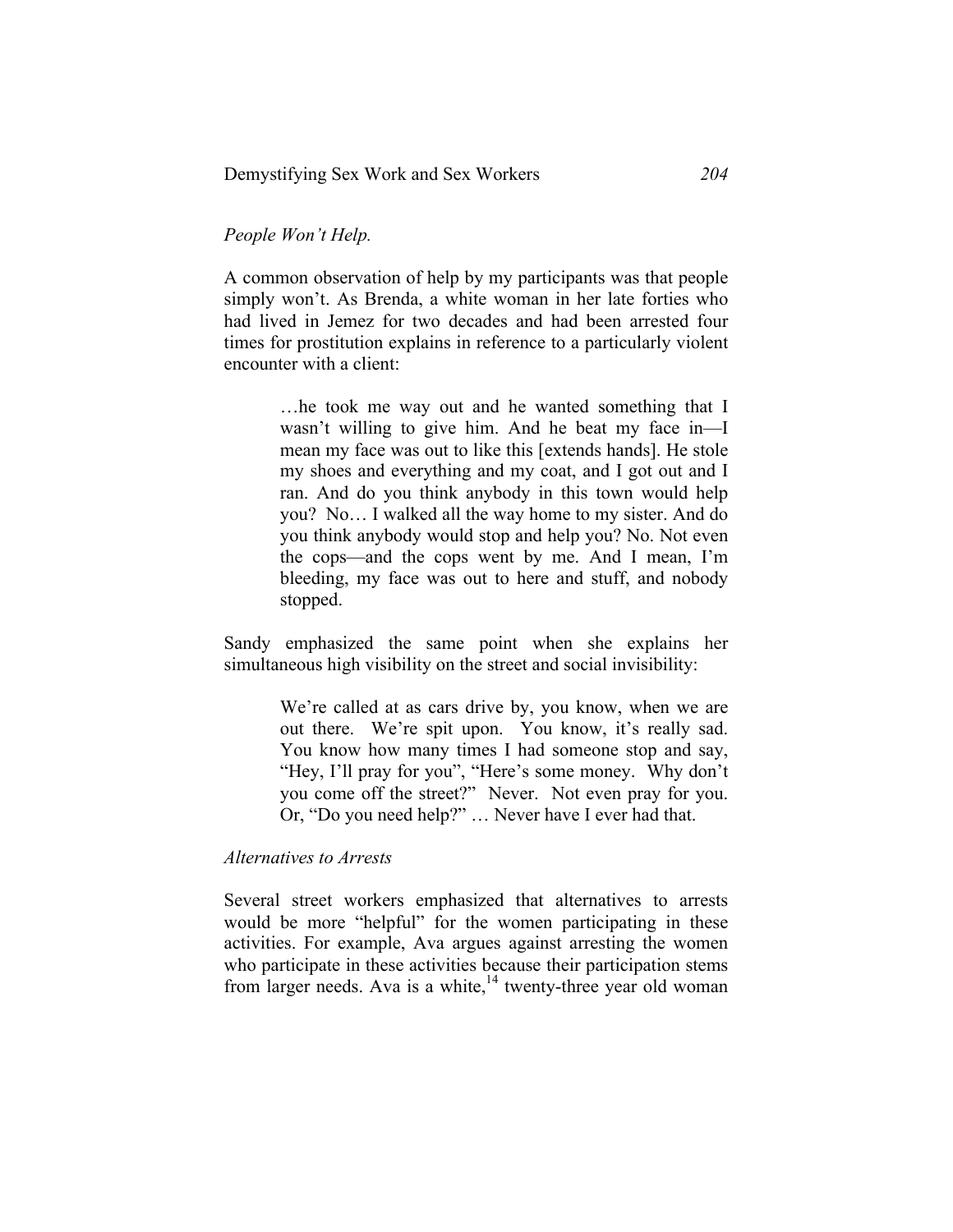who had lived in Jemez for one year. At the time of the interview, she had been living in an apartment for one month with her boyfriend and was currently attending Jemez Community College and looking for work. Ava had never been arrested for prostitution, but she had strong feelings about it.

> Jill: What do you think about the police or other people in the community in terms of exchanging sex?

> Ava: I don't know why they go arresting girls for it. I think they should try to help them more than arrest them and take them to jail because that's not really teaching them anything; that's just, you know, if they're doing it, they're probably needing money for bills or something *that* day. If you arrest them that day, while they're doing it… you [just] throw more fines [additional expenses] on them… Then they're just going to go do that [prostitution] to pay the fine. I think the police and law enforcement goes about it the whole wrong way.

Jill: How would you think they should do it?

Ava: Based on the girls individually, you know? Not necessarily as to why they're doing it, but like, what kind of mental history they have, what kind of drug history they have, you know? And then they should put them in a program and make that mandatory instead of giving them "Hey, here's another fine. Good luck paying it because you don't have a job. Good luck getting a job because you don't have a home." You know?

Ava emphasizes throughout her interview that more services need to be provided, offered, or even required for people who participate in prostitution. She focused on the underlying reasons for prostitution and suggests that simply fining these women will not help the situation. Rather, the individual's psychological needs and/or chemical dependencies must be addressed. Ava sees the solution as residing in the community, which is explained in more detail below: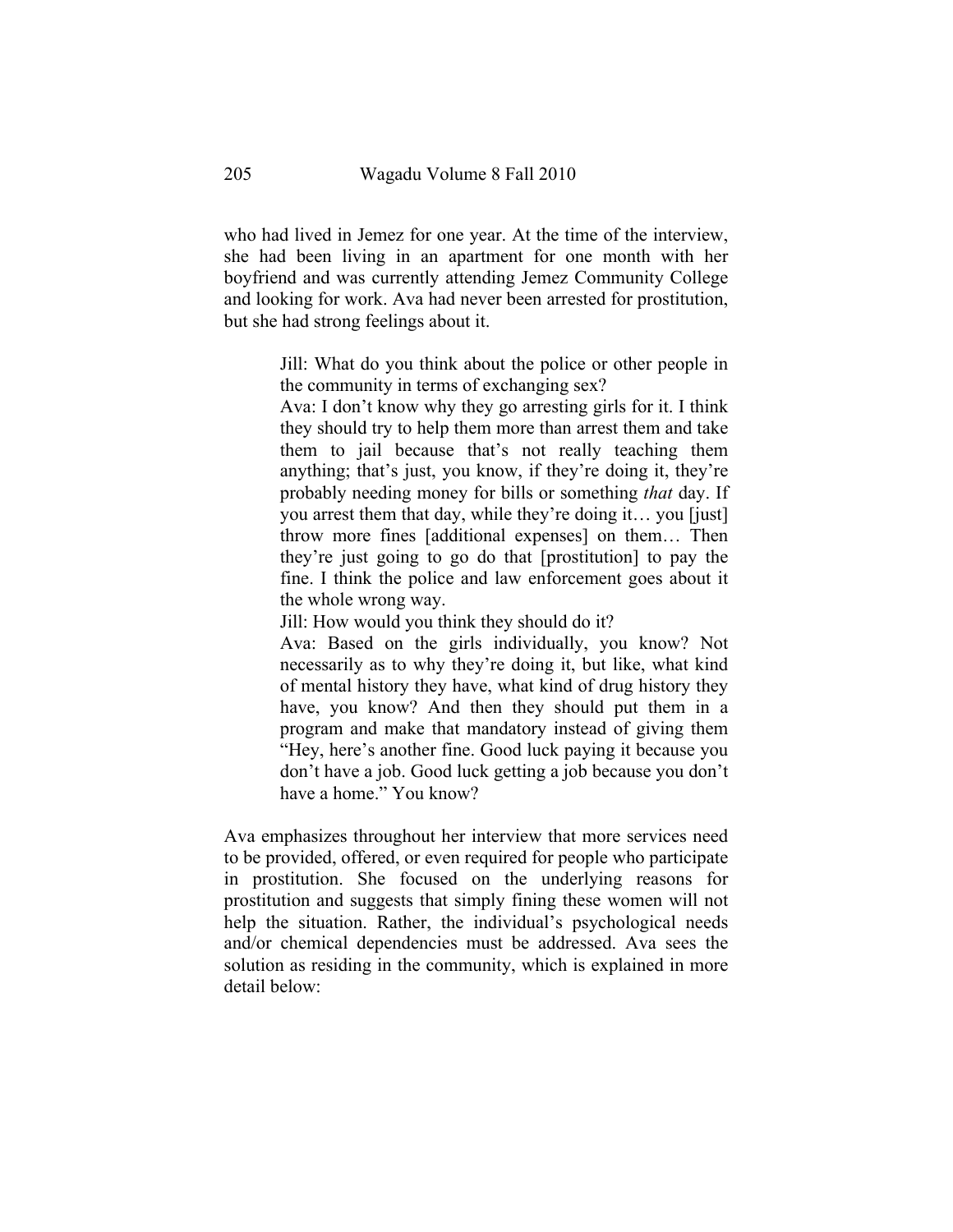Jill: Do you think the public should be concerned about women who exchange sex for money or drugs?

Ava: Definitely. And I think there should be people out there, people actually going out and trying to find these women and trying to help them and showing them, you know, "If you do this, take this program, do this thing, eventually it will help you." But instead, they wait for the women to come to them. Like I said, when the police arrest them, they tack on fines…

Jill: Anything else they should be concerned about—the public, in terms of exchanging?

Ava: I just think people should be more, like, concerned for humanity in general. And when it comes to exchanging, if you find somebody exchanging, help; it takes people to help. Show them the way. Instead of just saying, "You could do this, this, or this," show them what this, that, and that is and how it's going to help them. I mean all of the public—if the public would get more involved, just volunteer hours, whatever, outreach . . . If the public would get more involved, there'd be a lot more help. There'd be a lot less girls exchanging.

For Ava, help resides in individuals helping people on the street through outreach and programs. Her underlying assumption is that women should not and do not want to be participating in these activities and that it will take community help and support, rather than arrests and fines, to provide access to the services these women need.

#### **"Then I'll be Complete": Telling One's Story to Educate and Help Oneself and Others**

Many street workers emphasized the power of telling one's story, both for the speaker and the listener. Such women felt that community assistance, defined as the creation of increased access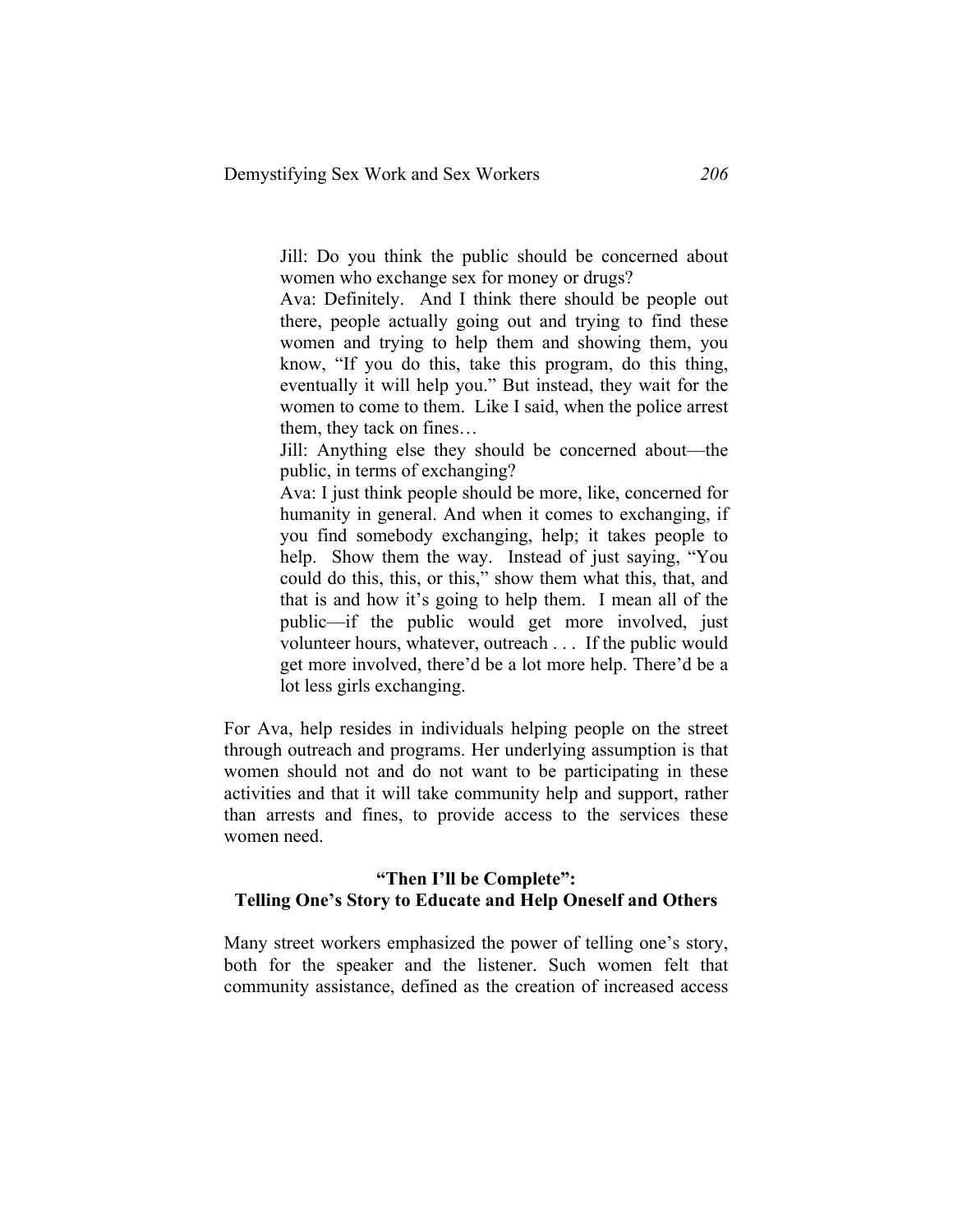to services, was far more beneficial than more arrests. Yet such community assistance, they noted, was also dependant on a change in the public's perception of street sex work and related issues. This change, women observed, could only begin with education via increased outreach and public involvement. As Olivia explained in response to my question about what made her decide to participate in the interview with me:

> People need to know it. And if this is going to be published or help somebody—a report or documentation or whatever it is—I think, um, my remarks will help… I think this will help educate people, you know? If somebody would have sat down with me back then and done this, maybe I wouldn't have done the things I did, actually. I think like that now, sober. Back then, it was like, "Yeah, right." But I mean, [now that I am] sober… [I realize that] People need to help people.

Ava emphasized that what street sex workers regarded as necessary help was not likely to be forthcoming until the public identified the prevalence of addiction and homelessness among Jemez street sex workers as a problem.

> Jill: How would you like it to be different, the perception, the public perception? Ava: I would just like for people to accept that's what goes on (laugh). To accept it and help with the problem. Jill: What do you think could be done to make it different? Ava: Like I said, people just doing, like, outreach. Street outreach.

When I asked Sandy how her perception was different from the public perception, she said: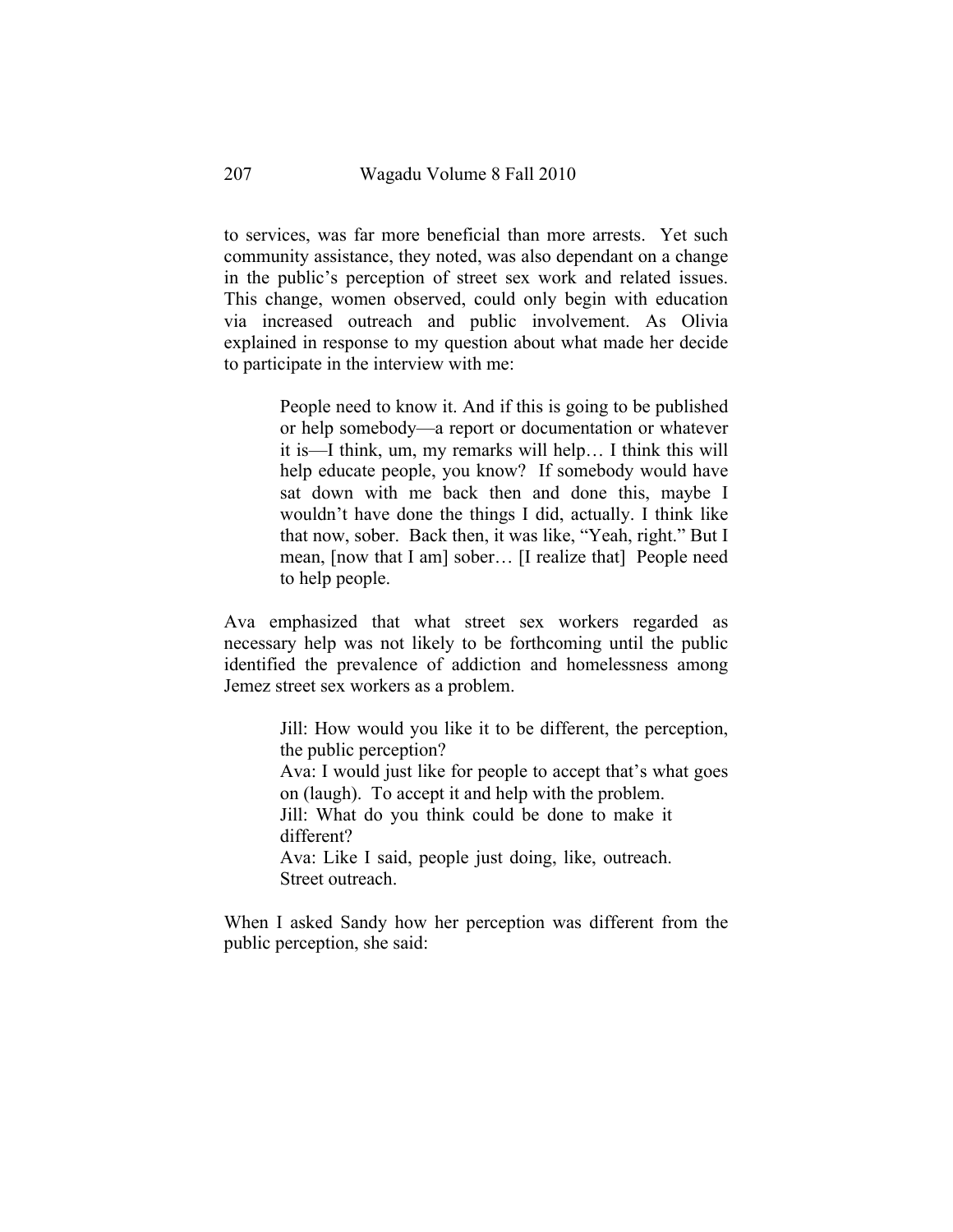If they only knew. If they only knew why we went there… it's not [that] we're out prostituting because we want to go to college, you know? …Some [street sex workers say] "My kids don't have food." Well, usually they don't have food because you have a drug addiction that takes the money from the food or the food stamps… We weren't born saying, "I want to be a prostitute someday." It's something that we—yes, we did it to ourselves, but if there was more help, if there was more centers… that would take people off the streets.

Later in the interview, I asked, "How would you like the community perception to be different?"

> Sandy: How can we help? Is there some way I could contribute that would help these women? …How can the public keep these facilities [that assist street sex workers] open? Or how can we support them? Instead of tearing down the women, where do they go for help? How can we keep these places open? How can we open another place? How can we get them off the streets?

> Jill: What do you think can be done to make the perception different? Anything?

> Sandy: Let's tell the public: Help us. Help the women. We need help. And, you know, being out there, nobody will ever stop and ask us, can we help? And sometimes we need help.

And again, in response to my question about what made Brenda decide to participate in the interview, she said:

> If this is going to help someone realize that there is a problem out there, and that something has to be done about the problem, but you can't look down on these girls and say "Hey, you're nothing, you're never going to amount to anything." … that's pretty much how the community looks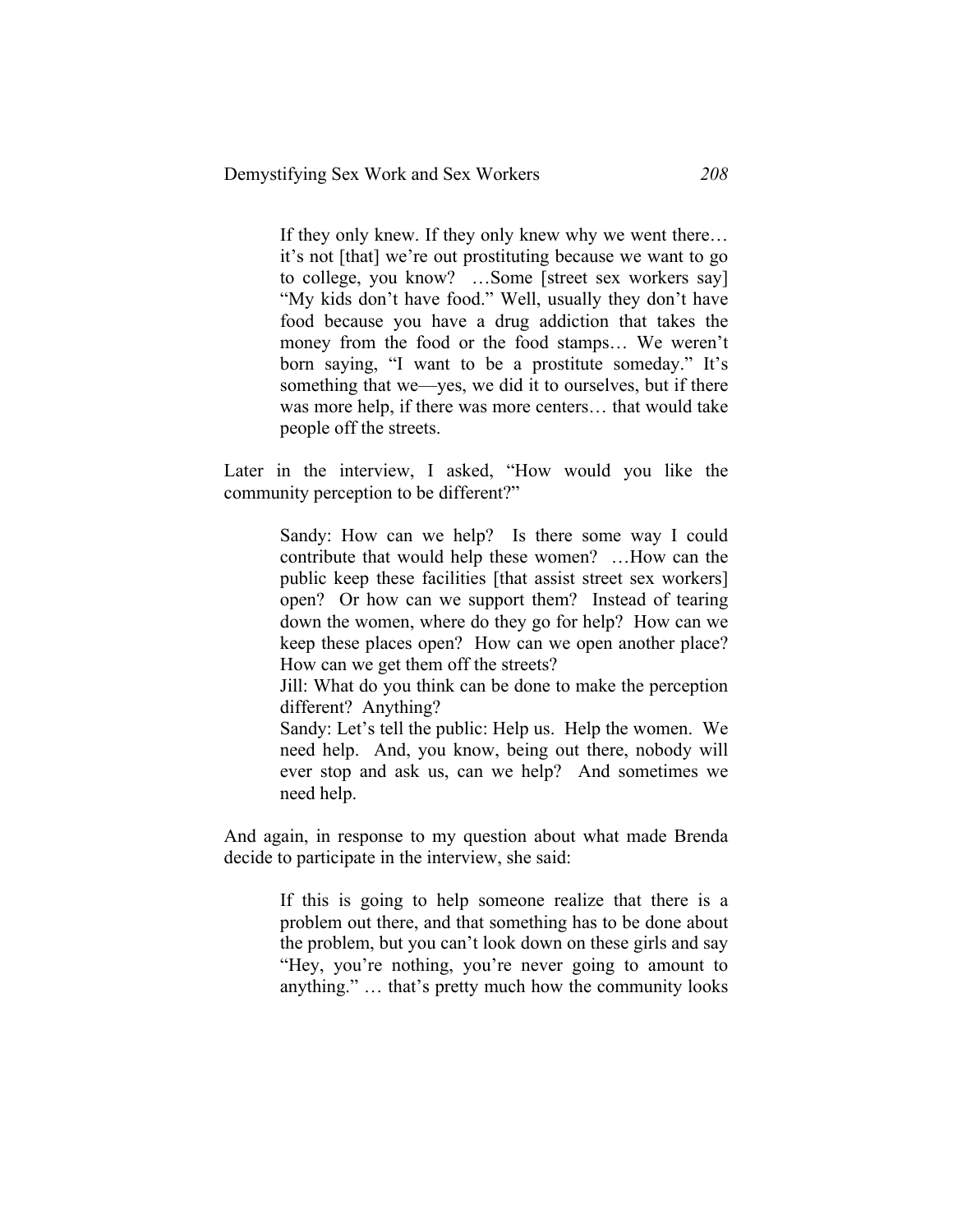at them. But if your story can get that out to the world and shows that they are human, that they can change, then I did something to help.

In addition to wanting to change the public perception, my participants had an urgent sense of wanting to help these women on a personal level. Because they occupied a position of "having been there", they spoke with authority about street work and the related issues, which ultimately served to help both themselves and others. Below, Donna makes connections to her own life when she talks about helping others. In response to my question, "What made you decide to participate in this interview?" she said:

> Um. . .one, money<sup>15</sup> [but] I always thought if I could help one girl, you know, that I could give back something, you know? Um, I see younger girls every day getting younger and younger out there [on the street]… There was this one girl out there one time, she was fourteen, and… the guy she was with ended up blowing her head off, and that always hurt me. I mean, in a way, I was glad she died because she's at peace, and I really believe when women die, you know, when they die of overdose or whatever, they find . . . They don't have to hurt no more, you know? They don't have to struggle no more... I don't want anybody to have the life I've had, you know? …if there's some kind of way that somebody could, you know, say, "Hey, look at this woman, you know, she was a good person. Look what she's had to survive", you know? And if it could just help one person, you know, I would feel good.

Sandy also emphasized this point in her interview:

And I know someday maybe I'll be able to say that to another that's struggling, that I know she's doing it: "Here's a flier. This place helped me." Then I'll be complete. You know, I'll carry the message to those who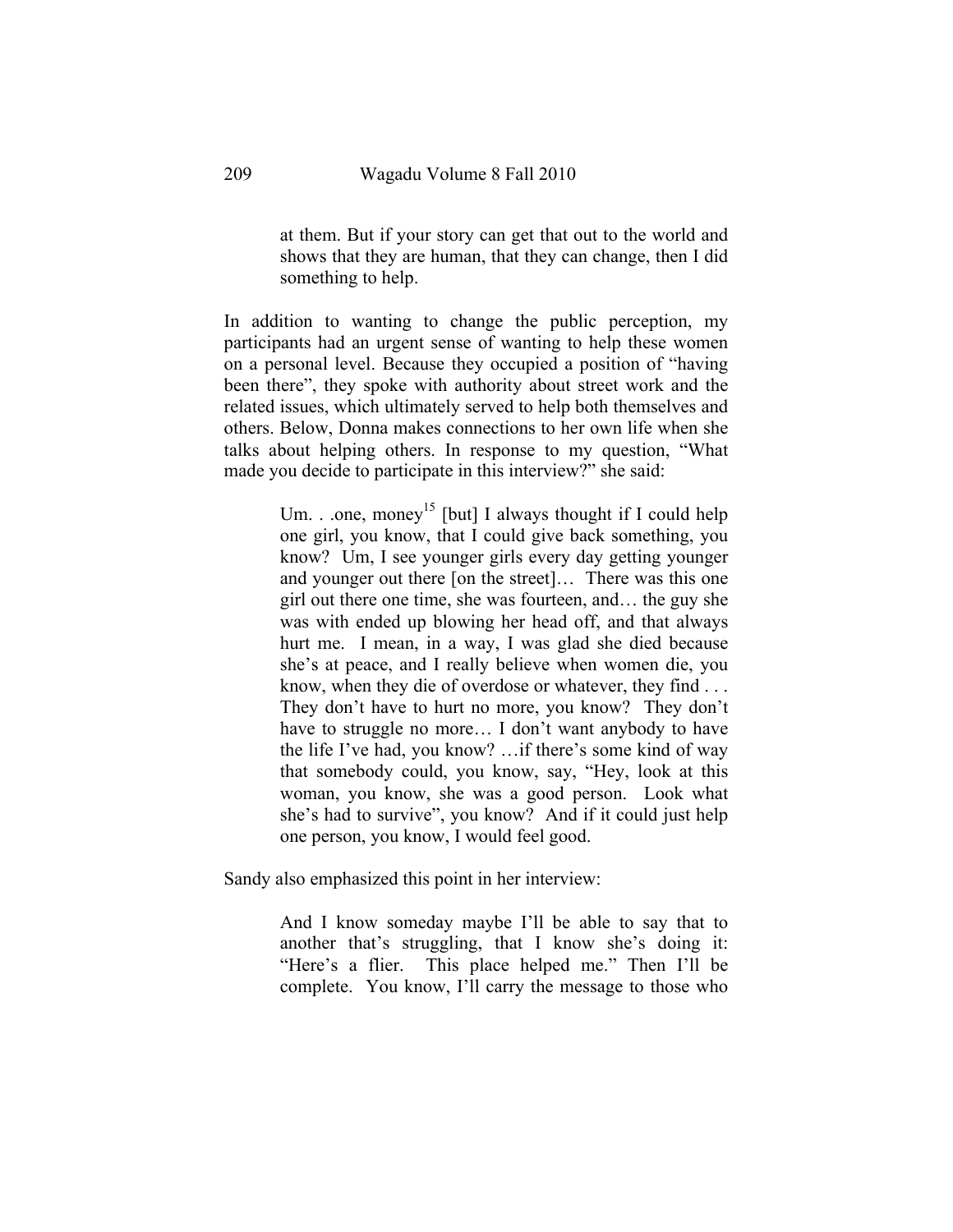suffer, because it's sad. It's sad. I wasn't born and I wasn't little one day and said, "I'm going to be a prostitute because I'm addicted to crack cocaine." You know what I mean? But it's just not drugs, too, you know? I've learned a lot of people out there, they're not addicts or alcoholics; they're mental; they don't have a home.

She goes on to explain that she only tells her story when it's absolutely necessary, which also reveals the power that her story holds: "My story is only told when it's needed to be told, because of people looking down on me. Half the people—like when I worked at [the department store] never knew. I never would tell anybody anything... Your story is told when it's necessary. To help another, you know what I mean?" In response to my question of what motivated her to participate in the interview, Sandy explained that telling stories about her life into her future plans as well:

> …I believe somehow my helping you would help another. And I just believe my hand needs to be extended out. Um, I was ashamed of my past at one time, but I think my freedom and my being clean now will lead another to where I am. And if it [helping others] comes through your study… [that will be a good thing]… I would've done it if it was free, you know? Because I believe I need to help another, and maybe this will, maybe it won't. Maybe it will help my story, perfect my story. I mean, because I want to be a speaker someday. I used to go to a lot of conferences and they used to have these speakers come in. I want to do that someday, I do. I want to help somebody. And if one of my words, one thing that I share with somebody will be planted in their brain or their memory…then what I've done is okay, by sharing my story.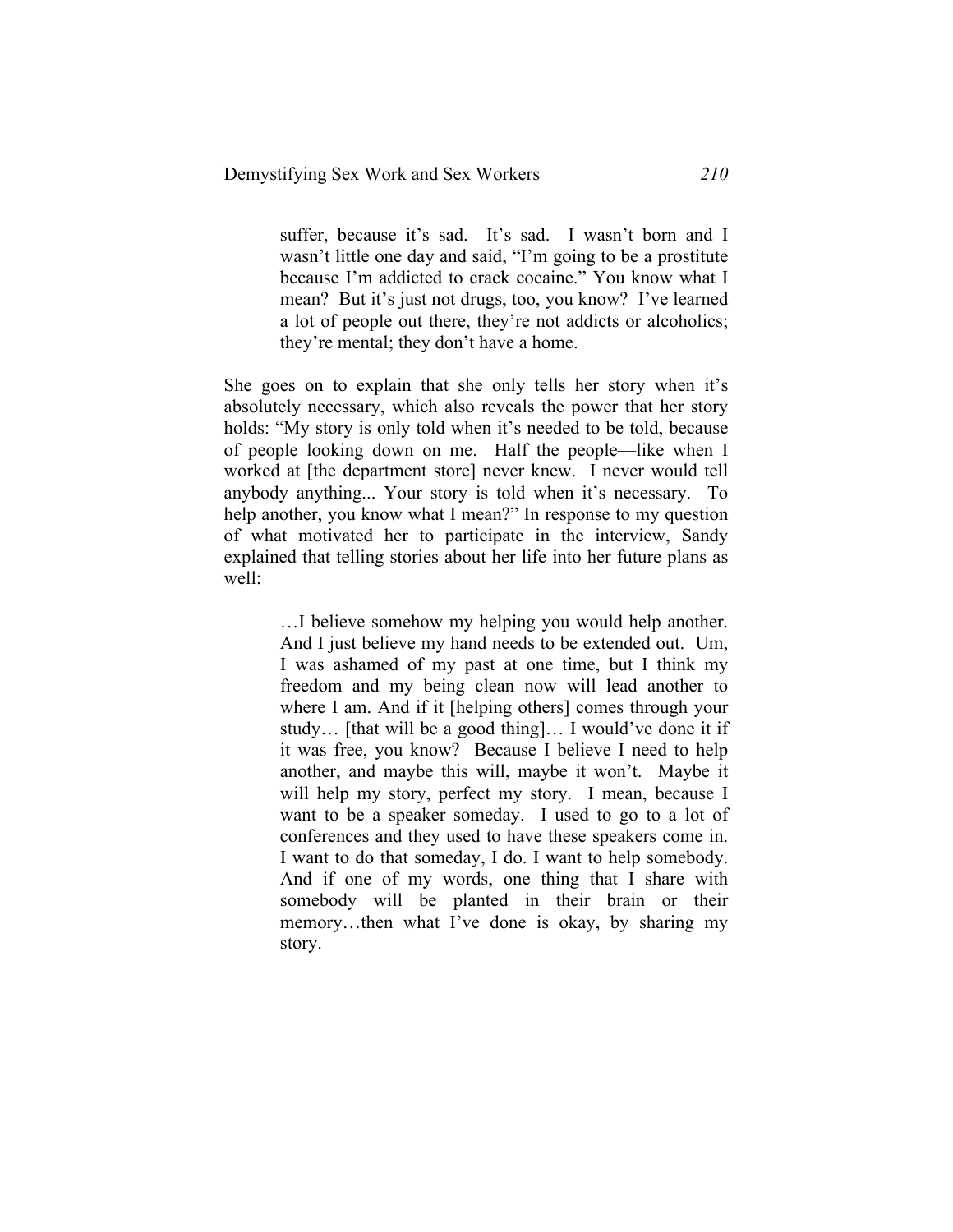Language has power in these examples—to educate, change circumstances, provide information for my study, assist others on their journey, and even heal the teller—and the woman's stories are the source. Their lived experiences, perspectives, and expertise are what will create spaces where this "help" can be imagined and received.

## **Getting Help? Or Direct Involvement and the Power of Exchange**

As women shifted their subject positions in their interviews with me, the pronouns they used blurred as well. I offered a subtle example of this blurring in my opening excerpts, both to reveal how "help" was discussed in my interviews and to show the different positions my participants inhabited as they talked through exchanging sex and the related issues. In these examples, the women inhabit the "I need help" position. Karen, for instance, referred to programmatic or familial support by using her specific circumstances as examples. Yet when women described the public perception of women who exchange sex, they referred to the women who are in need of help as "them". Ava exemplified this position when she said, "I think [the community] should try to help them." When these statements were made, it was clear that the speaker did not identify with either population, but as an outsider—both outside the "women in need" category as well as outside the "community." And finally, as women discussed their own perceptions of street work and their reasons for participating in the interview, they bridged the divide between street worker and community by expressing their desires to help others through their own experiences, knowledge, and empathy—as Olivia said: "I wish I could help them."

These ideas of getting and providing help are grounded in a system that views exchanging sex as immoral and illegal. The women I interviewed argue the public perception needs to be changed and that the community needs to be more involved in addressing these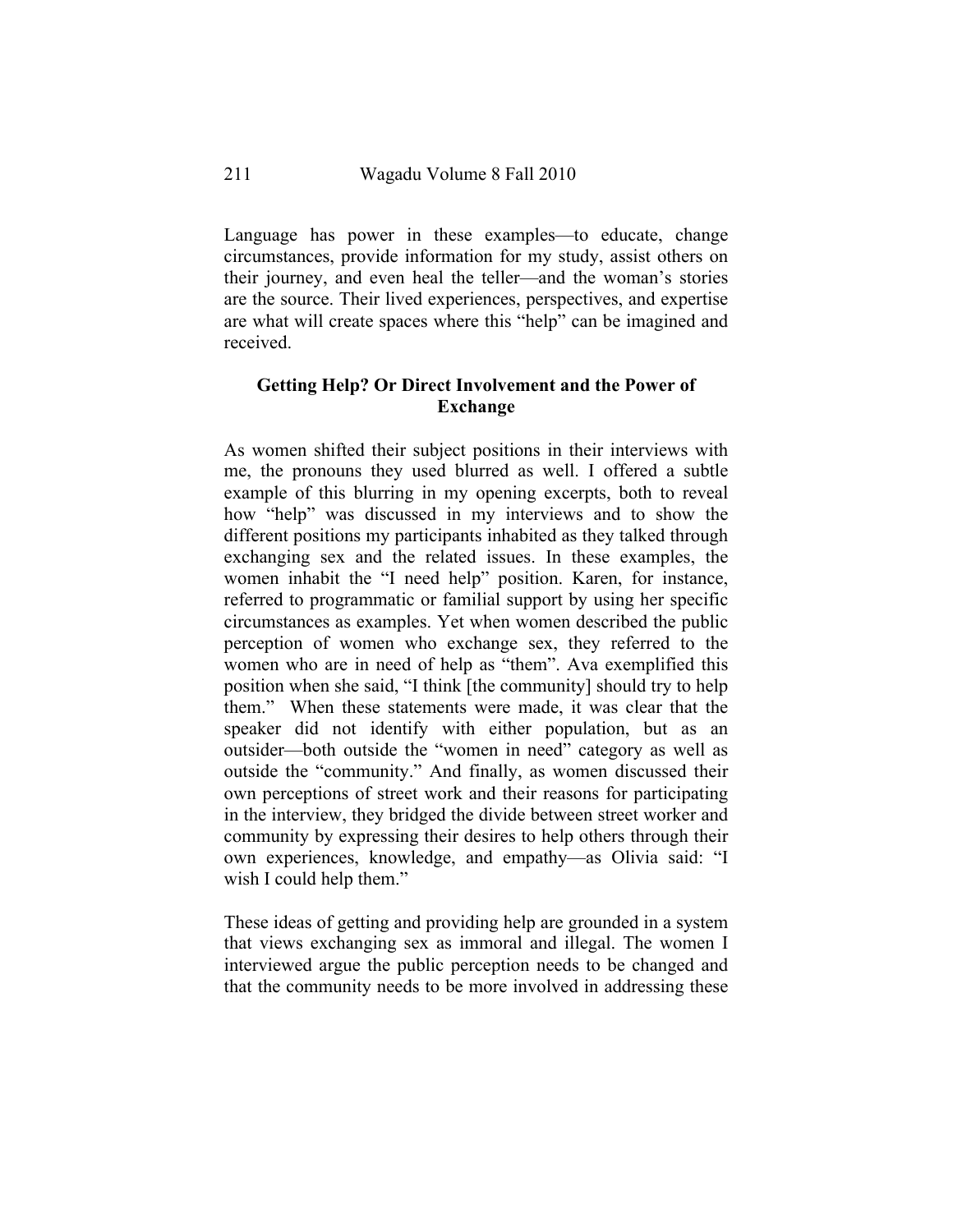difficult issues. But as long as these core beliefs of immorality and illegality exist, it is extremely difficult for the one who is acting in illegal and immoral ways to identify what she needs systemically, and it becomes even more difficult to identify as one who needs that help because her position is devalued by the moral and legal systems. She can ask for this help, but she's most likely to believe and experience that she *won't* get it, largely because of her position in this system as someone who does not *deserve* it. Asking for this help becomes even more difficult if she believes that her actions are wrong. And when she is surrounded by a culture that tells her how wrong it is over and over again, she must almost identify as *amoral*, in contrast to either moral or immoral, in order to preserve her sense of dignity and self as a valuable person.

I offer the following suggestions as a way to begin to modify the discourse and ideologies surrounding the exchange of sex for money or drugs. Researchers, policymakers, and other community members can:

- focus less on criminalization and stigma, which only reinforces cycles of violence and pain, and more on the needs and desires that lead individuals to participate in these activities. Arresting women in order to provide them with access to substance abuse treatment is not the best course of action and should not be the priority. Rather than further penalizing those participating in these activities, the focus should be on addressing systemic violence and the individual's needs.
- involve sex workers in discussions about criminalization, decriminalization, and/or legalization and how these systems impact their positions in the community.
- talk more to the individuals who are participating in these activities about their needs, desires, and expertise and the issues related to exchanging sex for money or other gain.
- consider the "help" transaction and its inherent power relationships; rather than providing the receiver with both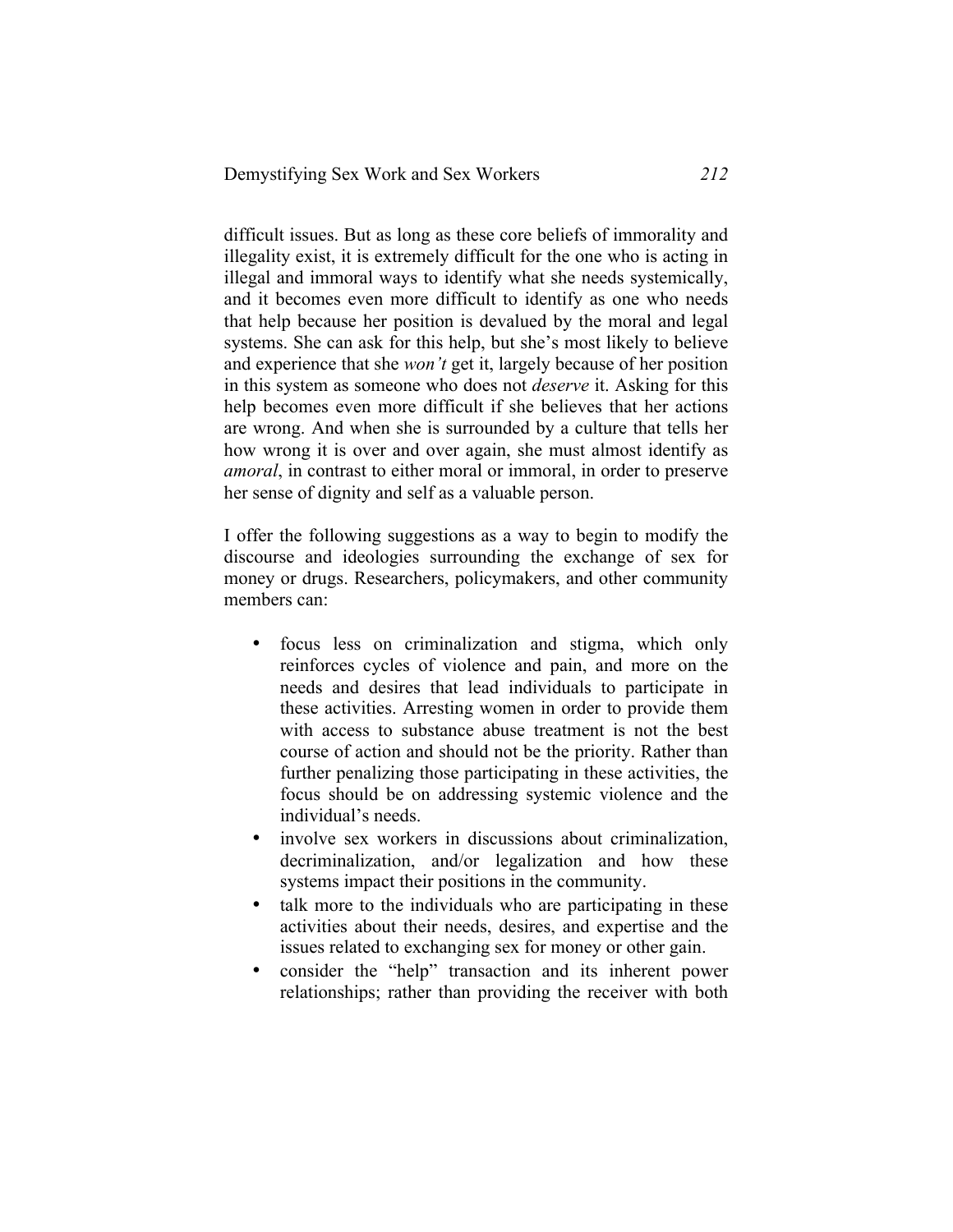the morality and resources owned by the giver, develop a mutually reinforcing process, an exchange, that can sustain and uplift all participants;

involve street workers in the creation and facilitation of a mutually reinforcing process of exchange (for both the giver and the receiver in the transaction) that responds directly to the street workers' needs.

Making and understanding the connections between criminalization, morality, and accessing services are complex ideas that require further research and discussion that must be grounded in an understanding of the street worker as a person. In most cases, the women do not want to be participating in these illegal activities, and in some cases, criminal charges more firmly entrench the women in a marginalized lifestyle because it inhibits access to more legitimate jobs, housing, and other mainstream pursuits. Although in some cases fear of arrest was a deterrent to exchanging sex, in most cases the women participated in these activities because their immediate needs outweighed the potential consequences.

Examining the rhetorical constructions and interactions and their related effects on policy elucidates the discursive complexity that exists in meaning-making systems. My analysis offers representations that are generated by the marginalized populations themselves in order to provide insights into how these systems can be made differently in order to better meet the needs of the street workers and the communities in which they live.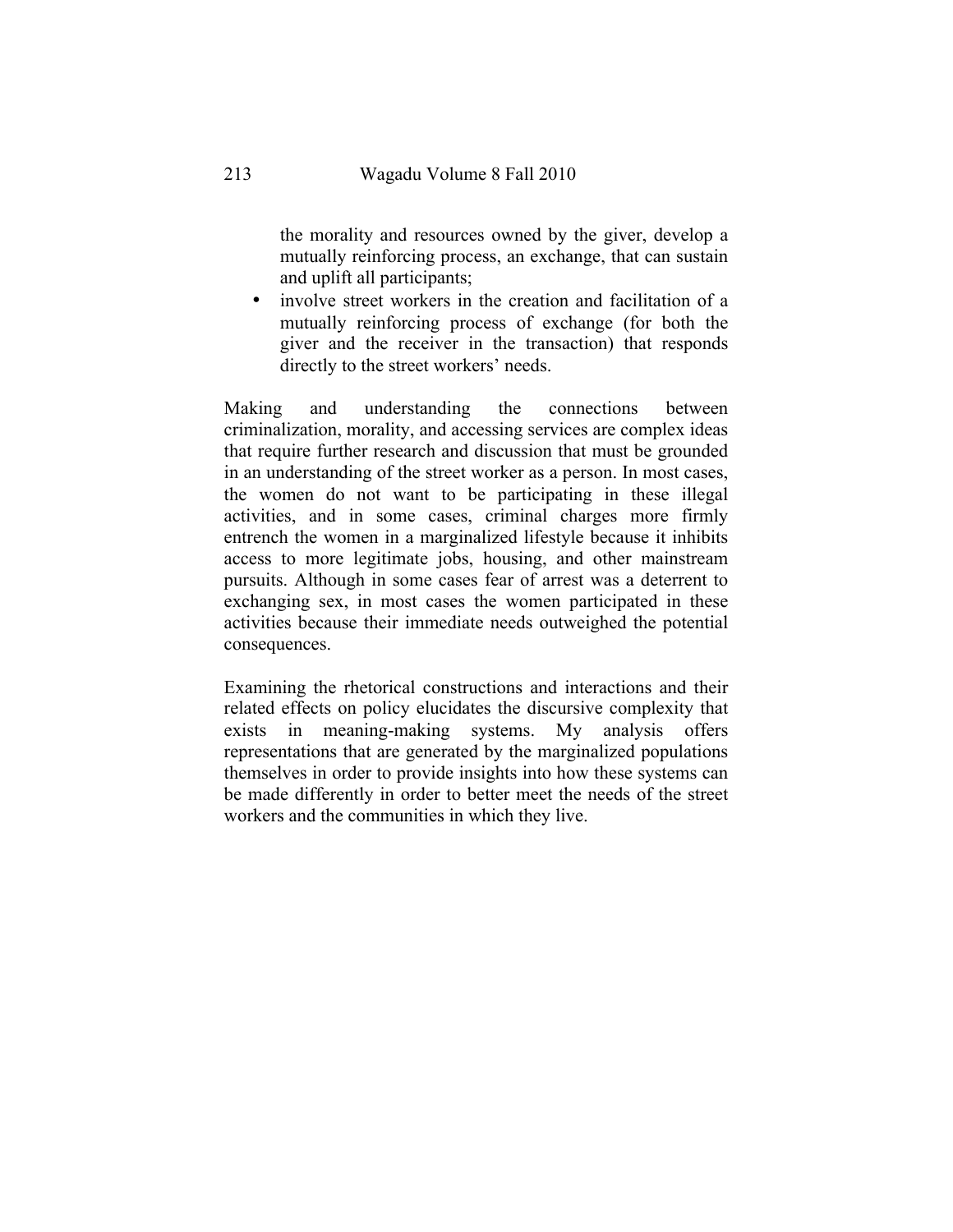#### **REFERENCES**

- Agustín, L. M. (2005). Helping women who sell sex: The construction of benevolent identities. *Rhizomes 10*, *Special issue on neoliberal governmentality: Technologies of the self and governmental conduct*. Retrieved from http://www.rhizomes.net/issue10/agustin.htm.
- Brummett, B. (1991). *Rhetorical dimensions of popular culture*. Tuscaloosa, AL.: University of Alabama Press.
- Chapkis, W. (2000). Power and control in the commercial sex trade. In R. Weitzer (Ed.) *Sex for sale: Prostitution, pornography, and the sex industry* (pp. 181-201). New York: Routledge.
- Dimore, M. (Forthcoming). Prostitution. Governing America: Major Decisions of Federal, State and Local Governments from 1789 to the Present. Ed. Paul Quirk and William Cunion. Facts on File.
- Jeffreys, S. (2007). *The industrial vagina: The political economy of the global sex trade*. New York: Routledge.
- Karras, R. M. (1996). *Common women: Prostitution and sexuality in Medieval England*. Oxford: Oxford University Press.
- Kempadoo, K. and Doezema, J. (1998). *Global sex workers: Rights, resistance and redefinition*. New York: Routledge.
- Lerner, G. (1986). *The creation of patriarchy.* Oxford: Oxford University Press.
- Marcus, G. E. (1995). Ethnography in/of the world system: The emergence of multi-sited ethnography. *Annual Review of Anthropology, 24*: 95-117.
- Matthews, R. (2008). *Prostitution, politics and policy*. Abingdon: Routledge-Cavendish.
- McCracken, J. (2007). *Listening to the language of sex workers: An analysis of street sex worker representations and their effects on sex workers and society*. Dissertation, University of Arizona.
- Otis, L. L. (1985). *Prostitution in medieval society*. Chicago: University of Chicago Press.
- Raymond, J. (2003). Ten reasons for not legalizing prostitution and a legal response to the demand for prostitution. In M. Farley (Ed.), *Prostitution, trafficking and traumatic stress* (pp. 315-332). New York: The Haworth Press.
- Sanders, T. (2005). *Sex work: A risky business*. Oxford: Willan Publishing.
- United States Congress. (1910). The white slave traffic act of 1910 [a.k.a The Mann Act]. Congress 61.
- Weitzer, R. (2010). *Sex for sale: Prostitution, pornography, and the sex industry*. New York: Routledge.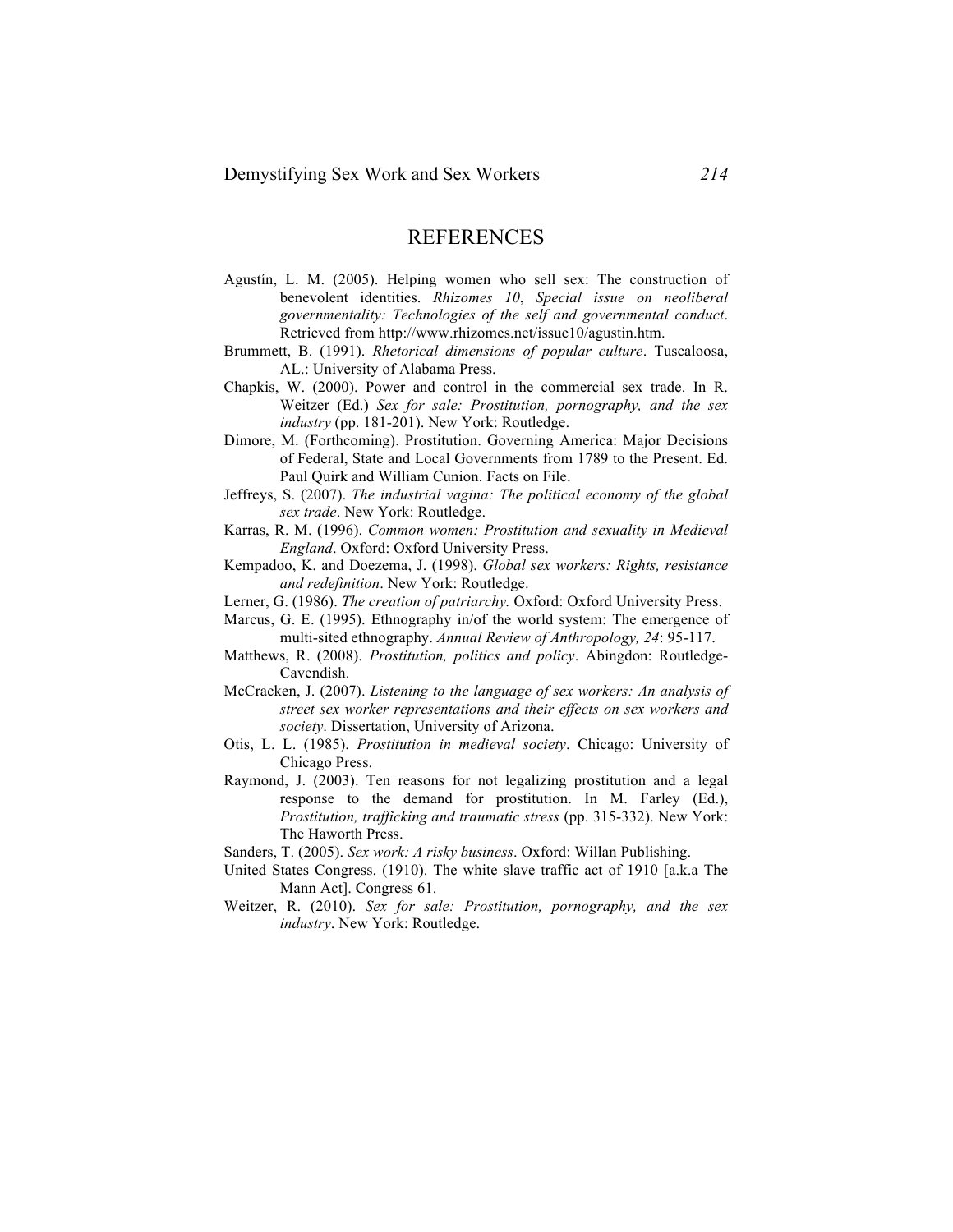$1$  I want to thank my anonymous reviewer for pushing my thinking and analysis further and making this article much stronger. I also wish to thank Morgan Gresham, friend and colleague, for her suggestion to rhetorically analyze the street workers' positions in relationship to "getting help" and Jeff Daum for his help with the title.

<sup>&</sup>lt;sup>2</sup> Jill McCracken is an Assistant Professor of English at the University of South Florida St. Petersburg and can be reached at mccracken@mail.usf.edu.

 $3$  Although this term is well known in the academic and activist communities, many people who are identified as sex workers by these populations do not identify themselves as such. This is particularly applicable to my research population. In one case, a participant even laughed at others' use of the term. I did not use the term in my interviews with street workers, but I use it here in order to define a population for an academic audience.

<sup>4</sup> I draw on Barry Brummett's analysis in *Rhetorical dimensions of popular culture*, where he defines quotidian rhetoric as "the public and personal meanings that affect everyday, even minute-to-minute, decisions. This level of rhetoric is where decisions are guided that do not take the form of peak crises [. . .] but do involve long-term concerns as well as the momentary choices that people must make to get through the day. [. . .] People are constantly surrounded by signs that influence them, or signs that they use to influence others, in ongoing, mundane, and nonexigent yet important ways" (Brummett, 1991, p. 41)

 $5$  As often as possible, I include the street workers' language so that, in addition to my analysis, the readers can find their own knowledge in the street workers' words. In making this statement I do not mean to imply that I do not have significant power in choosing the quotations, contextualizing them, and offering my analysis. Rather, I make this statement in order to emphasize that their voices and words should be at the center of these discussions.

<sup>6</sup> Because my research involved interviews with people that participate in illegal behavior, the Institutional Review Board requires that my research site not be identified.

<sup>&</sup>lt;sup>T</sup> My study focused upon self-identified women who exchanged heterosexual sex for money or drugs, and while male and transgendered sex workers were outside the scope of this project, I encourage research that addresses such populations. Although I was open to interviewing transgendered women, none volunteered for this study.<br><sup>8</sup> In order to maintain anonymity, all reported figures are approximate.<br><sup>9</sup> In most cases, these interviews were simply conversations that encouraged the

participant to discuss what was most important to her. At the end of the interview, I would then address any areas that might have been missed. If one of my specific questions elicited a response, I have included it here; otherwise, I